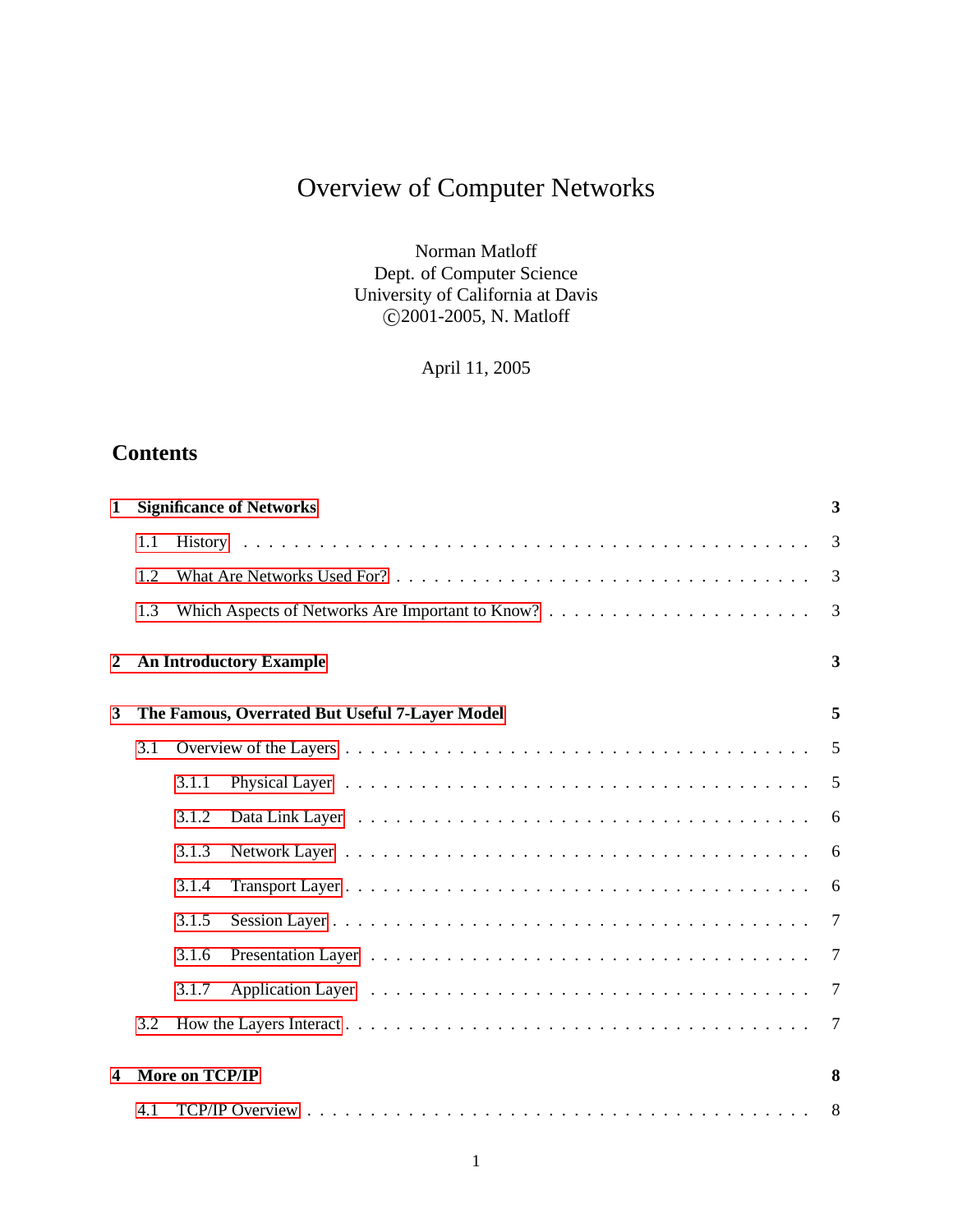|   |                                          | 9<br>4.1.1 |                            |    |  |  |  |  |
|---|------------------------------------------|------------|----------------------------|----|--|--|--|--|
|   |                                          | 4.1.2      |                            |    |  |  |  |  |
|   |                                          | 4.1.3      |                            |    |  |  |  |  |
|   |                                          | 4.1.4      |                            |    |  |  |  |  |
|   |                                          | 4.1.5      |                            |    |  |  |  |  |
|   |                                          | 4.1.6      |                            |    |  |  |  |  |
|   |                                          | 4.1.7      |                            |    |  |  |  |  |
|   | 4.2                                      |            |                            |    |  |  |  |  |
| 5 |                                          |            | <b>Network Programming</b> | 13 |  |  |  |  |
|   |                                          |            |                            |    |  |  |  |  |
|   | 5.1                                      |            |                            |    |  |  |  |  |
|   |                                          | 5.1.1      |                            |    |  |  |  |  |
|   | 5.1.2                                    |            |                            |    |  |  |  |  |
|   | 5.2                                      |            |                            |    |  |  |  |  |
|   |                                          | 5.2.1      |                            | 20 |  |  |  |  |
|   |                                          | 5.2.2      |                            | 21 |  |  |  |  |
|   | 5.3                                      |            |                            |    |  |  |  |  |
|   | 5.4                                      |            |                            |    |  |  |  |  |
| 6 | <b>Packet/Frame Formats</b><br>24        |            |                            |    |  |  |  |  |
|   | 6.1                                      |            |                            | 24 |  |  |  |  |
|   | 6.2                                      |            |                            | 24 |  |  |  |  |
|   | 6.3                                      |            |                            | 25 |  |  |  |  |
| 7 | <b>Putting It All Together</b><br>25     |            |                            |    |  |  |  |  |
| 8 | <b>Application-Layer Protocols</b><br>27 |            |                            |    |  |  |  |  |
| 9 | <b>Routing Issues</b>                    |            |                            |    |  |  |  |  |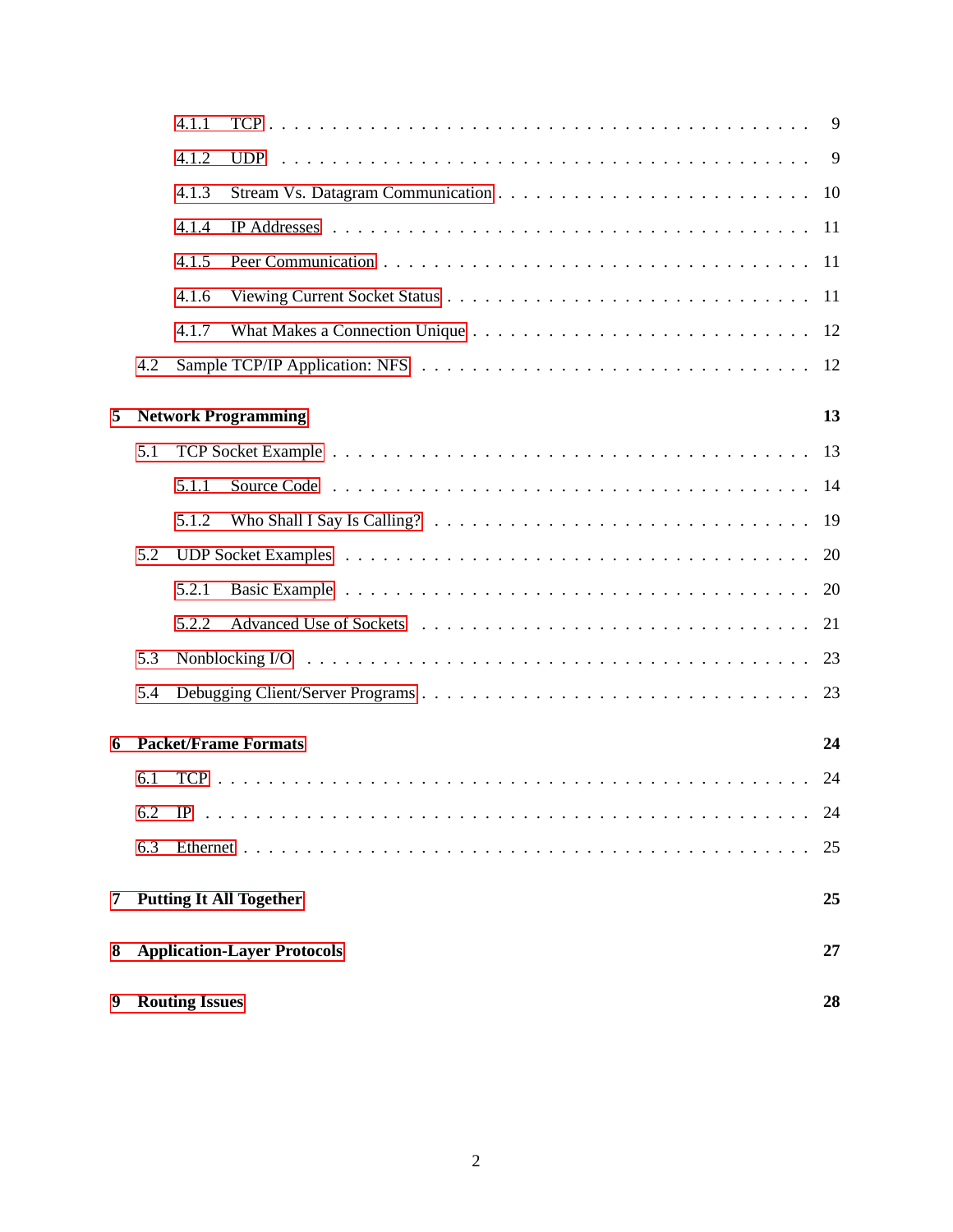# <span id="page-2-0"></span>**1 Significance of Networks**

# <span id="page-2-1"></span>**1.1 History**

The key to the computer revolution of the 1980s was the invention of the microprocessor in the 1970s. This gave rise to the cheap computers which have become ubiquitous in homes, schools and offices, and to the **embedded computers** which serve as controllers inside cameras, cars, washing machines and so on.

The computer revolution of the late 1990s, now continuing int the 21st century, involves computer networks, whose existence is enriching our society in countless different ways.

# <span id="page-2-2"></span>**1.2 What Are Networks Used For?**

A simplified but worthwhile description of the uses of computer networks might be as follows:

- Sharing of hardware: For example, several PCs might be networked together in a wired or wireless **local area network** (LAN) to share a printer.
- Sharing of information: **Distributed databases**, e-mail, the World Wide Web and so on are examples of this. Here the sharing involves both LANs and **wide area networks** (WANs), especially the latter.

# <span id="page-2-3"></span>**1.3 Which Aspects of Networks Are Important to Know?**

Networks touch upon virtually every aspect of computing today. A good working knowledge (i.e. not of the "partial credit on an extra problem" type) is of enormous value.

It should be noted carefully that it is important to know both the software and non-software aspects of networks—the latter meaning the hardware, the protocols, $<sup>1</sup>$  $<sup>1</sup>$  $<sup>1</sup>$  the quantitative performance issues and so on.</sup> If you interview for a job involving networks, you can expect that at least half of the questions will be on the non-software aspects, even if the job itself deals mainly with software. Moreover, many jobs you might interview for might be as system administrators; in such positions, knowing the physical structure of networks is just as important as knowing how the network software works.

# <span id="page-2-4"></span>**2 An Introductory Example**

Consider the following structure:

<span id="page-2-5"></span><sup>&</sup>lt;sup>1</sup>A protocol is simply an organized set of rules for performing some task, usually with two entities cooperating with each other.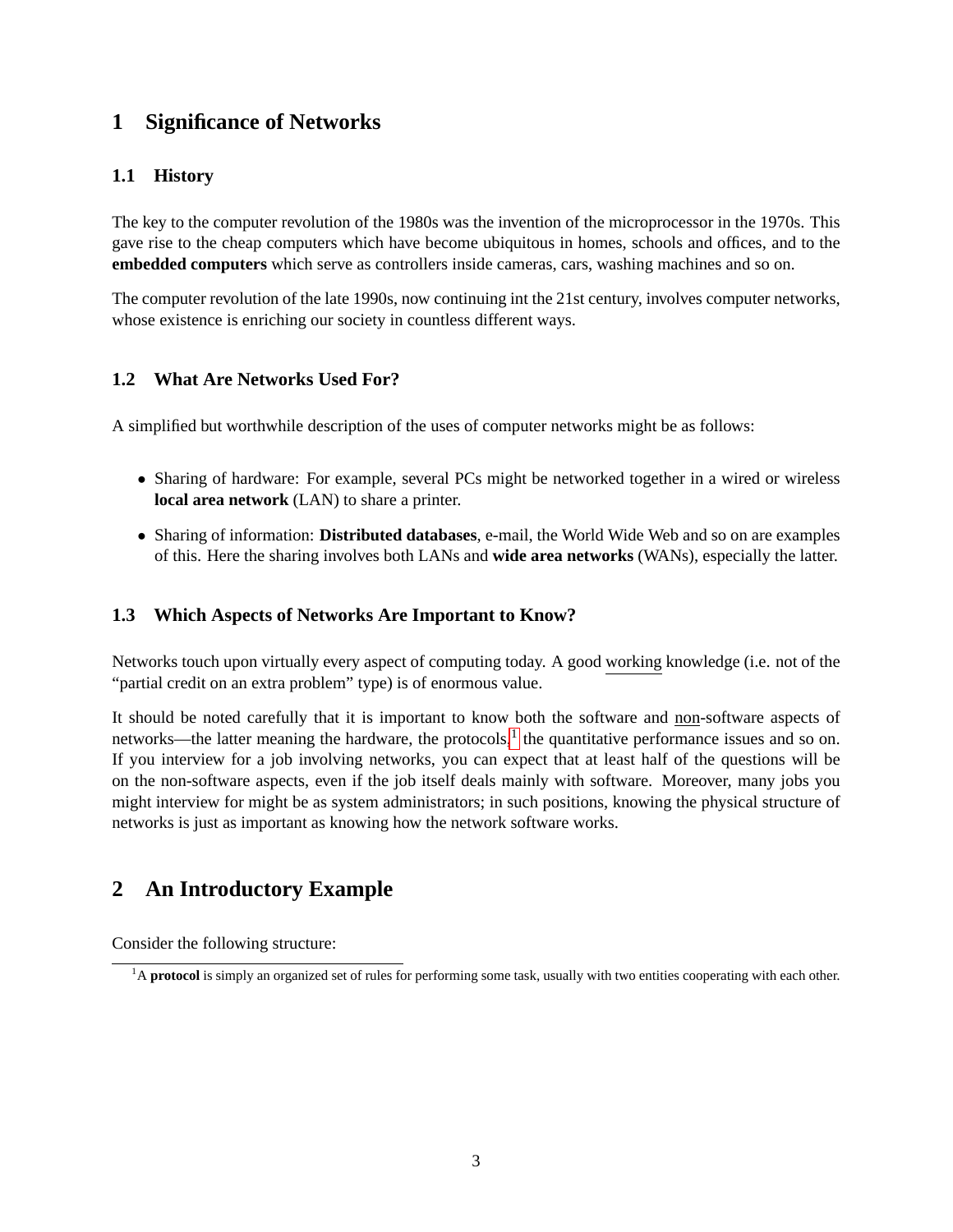

Here we have three individual LANs, labeled A, B and C, tied together in an **internet**. (Note the lowercase 'i'.) The address names of the nodes here, such as **saturn.xyz.com**, use the IP format which will be discussed later. This internet should not be confused with "the Internet," distinguished by the capital 'I'. The Internet is a special internet connecting TCP/IP networks worldwide.<sup>[2](#page-3-0)</sup>

Each node here is a computer, connected to one or more networks via one or more network interface cards (NICs). Recall that in any computer, each I/O device's interface has a specific **port number** or **address**. The keyboard interface, for instance, might be port 50. Whenever a program, usually the operating system (OS), reads from the keyboard, the value 50 would go onto the computer's address bus. Similarly, a NIC has an address too, say 60. Whenever the OS reads from or writes to the LAN, it does so via the NIC, using the NIC's assigned address.

This can be confusing, because there will be several addresses at work here:

- The NIC address from the CPU's point of view is 60, in the sense that the NIC is connected to the computer's address bus at that address.
- The NIC also has a LAN address, typically a 48-bit Ethernet ID number hardwired into the NIC at the time of manufacture and unique among all NICs in the world of that LAN type.
- If the computer is part of the Internet, the NIC will be assigned an Internet (IP) address, a 32-bit identifier unique among all Internet hosts in the world. $3$
- At the TCP layer of the network software, we also speak of **ports** which are purely software IDs that have nothing to do with port numbers like 60 above. In essence, each TCP port is a different element in a large array in the TCP software, each element corresponding to a different service such as **sendmail** (a program that actually puts your outgoing e-mail onto the network, and receives incoming mail for you, as opposed to the program you use to compose and read mail with), **ftp**, **ssh** and so on.

<span id="page-3-0"></span><sup>2</sup>Another similar term is **intranet**, which refers to a private collection of networks, say within a particular company, which we do not wish to make accessible worldwide.

<span id="page-3-1"></span><sup>&</sup>lt;sup>3</sup>Extended to 128 bits in IP version 6.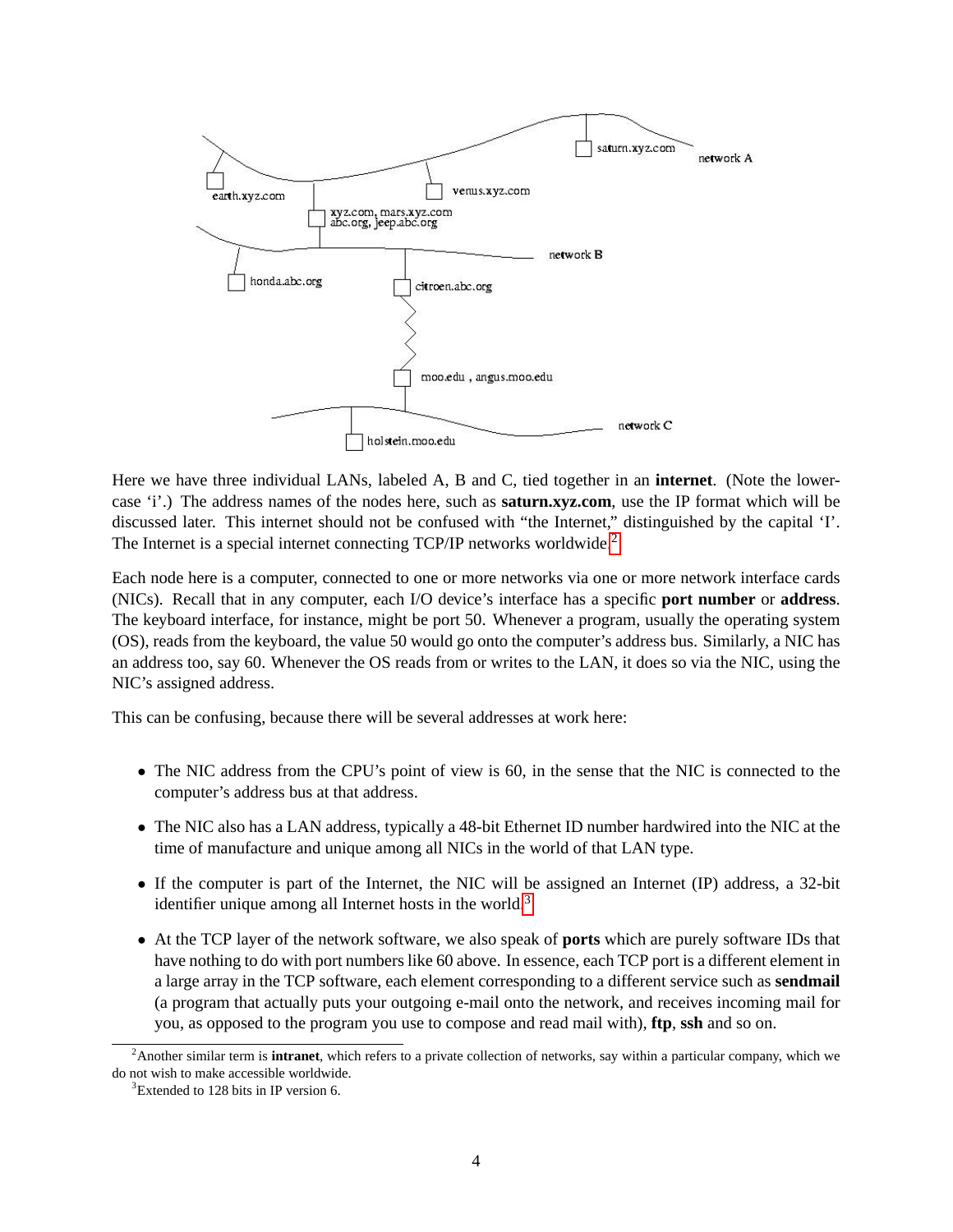Suppose I buy an Ethernet card and install it in **saturn**, but later swap it with the one in *citroen*. Then the card's Ethernet ID will still be the same, but its IP address will change, and maybe its I/O port number (previously 60) will change too.

A computer can be connected to more than one network, as is the case with **mars.xyz.com here**. For each NIC a given computer has, the computer would answer to a different name. In addition, a computer can even have more than one name associated with the same NIC. Here the machine has the names **mars.xyz.com** and **xyz.com** associated with the interface to network A, and its names **abc.com** and **jeep.abc**.com are associated with network B.

Basically, TCP/IP is ubiquitous today for general-purpose usage. But there are other protocols for specialpurpose usage, such as one designed for fast communication in parallel processing applications.

Since the protocol ID (e.g. 0x0800 for TCP/IP, 0x8137 for Netware, etc.) will be placed into the bit frames going out onto the Ethernet, each computer on the network will be able to determine what protocol an incoming message was sent under. This is especially useful if the same computer is running two or more protocols. An incoming message from the Ethernet at the computer causes a hardware interrupt, and the interrupt service routine can then pass on the message to the proper protocol software, according to the protocol ID specified in the Ethernet frame.

The jagged line between **citroen.abc.com** and **angus.moo.edu** is a phone line, dedicated to communication between the two machines, operating 24 hours a day.

So you can see that there are two ways that we can connect two LANs together:

- We can install a computer and connect it to both LANs.
- We can put in a phone line (or microwave link, etc.) between a computer on one LAN and a computer on another LAN.

# <span id="page-4-0"></span>**3 The Famous, Overrated But Useful 7-Layer Model**

Every network textbook includes a picture of the famous "seven-layer" model. Actually, this model is vague, and it does not always correspond to specific portions of specific networks. Nevertheless, it serves as a useful overview of the field. Here is how some of the layers relate to our sample network above.

# <span id="page-4-1"></span>**3.1 Overview of the Layers**

The layers collectively are often referred to as the **protocol stack**.

#### <span id="page-4-2"></span>**3.1.1 Physical Layer**

This is concerned with the nature of the physical media (metal or optical cable, free-space microwave, etc.) used to send signals, the nature of the signals themselves, and so on.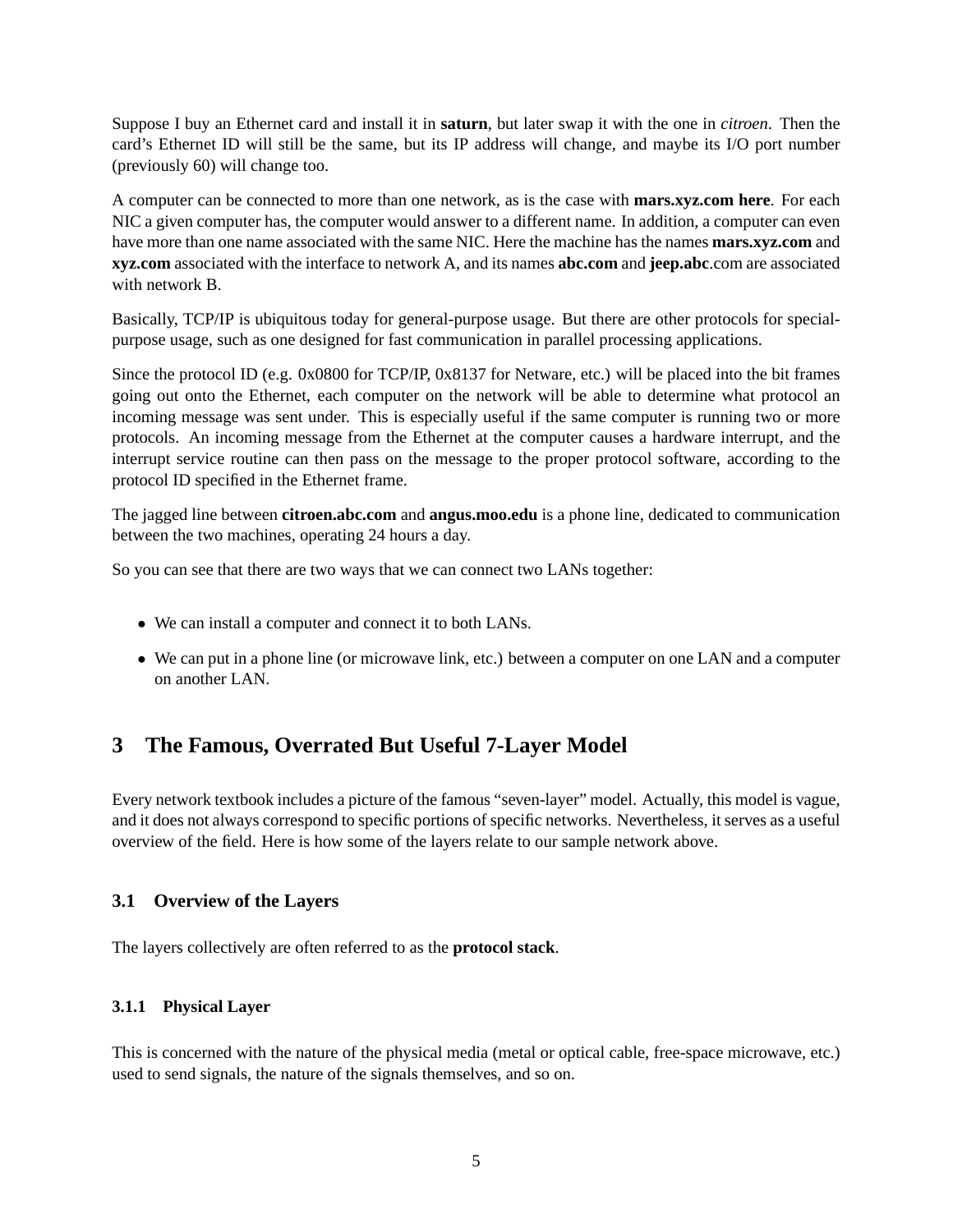There is also the question of signal form; the signals themselves may be in the form of pure 0-1 bits, or may be in the form of certain frequencies. In addition there are questions concerning how a receiver distinguishes two bits which are adjacent in time.

A major issue is the form of the medium, both in terms of the materials it uses and its topology. A basic wired Ethernet, for example, consists of cable conducting electrical signals; the connections could also be wireless. More complicated networks, including Ethernets, may consist of more than one cable, with all of them connected via a **hub**. The latter has become common even at the household level.

### <span id="page-5-0"></span>**3.1.2 Data Link Layer**

For example, in an Ethernet, this layer is concerned with ensuring that two network stations connected to the same cable do not try to access the line at the same time.[4](#page-5-3) For this reason the Ethernet operation is an example of what is called a **Medium Access Control** (MAC) Protocol.[5](#page-5-4)

Here is an overview of how the Ethernet MAC protocol works, using a "listen before talk" approach. When a network node has a message ready to send, it first senses the cable to see if any node is currently sending. If so, it generates a random **backoff time**, waiting this amount of time before trying again. If the node does not "hear" any other node sending, it will go ahead and send.

There is a small chance that another node actually had been sending but due to signal propagation delay the transmission had not yet reached the first node. In that case a **collision** will occur, destroying both messages. Both nodes will sense the collision, and again wait random amounts of time before trying again.

This layer also does the setting up of **frames** of bits (i.e. sets of consecutive bits sent along the wire), which not only include the message itself but also information such as (say, in the Ethernet case) the Ethernet ID number of the destination machine.<sup>[6](#page-5-5)</sup>

Messages may be broken up into pieces before being sent. This may be handled at the transport level (see below), but may also be done at the data link level.

#### <span id="page-5-1"></span>**3.1.3 Network Layer**

This is the routing layer. Questions addressed in this layer include: If in our example above **saturn** wants to send a message to **holstein**, how is that accomplished? Obviously its first step is to send the message to *mars*; how does **saturn** know this? How can alternate routes be found if traffic congestion occurs?

#### <span id="page-5-2"></span>**3.1.4 Transport Layer**

Suppose **saturn**'s message to **holstein** consists of a large file transfer, say 100 megabytes. This transfer will take a long time (by network standards), and we certainly don't want it to monopolize the network during

<span id="page-5-3"></span><sup>&</sup>lt;sup>4</sup>In a small Ethernet, we would not even have two nodes on one cable; we would just have each station connected to a different port in the hub.

<span id="page-5-5"></span><span id="page-5-4"></span><sup>5</sup>And the address of an Ethernet or other LAN card is known as the **MAC address** of the card.

<sup>6</sup>This phrasing implies that the frame will be sent only to another machine on the same Ethernet. This is true, but it may be that the frame's ultimate destination is on another LAN, and the current Ethernet destination ID is for a machine which plays the role of a intermediary router to other LANs. See the description of the Network layer below.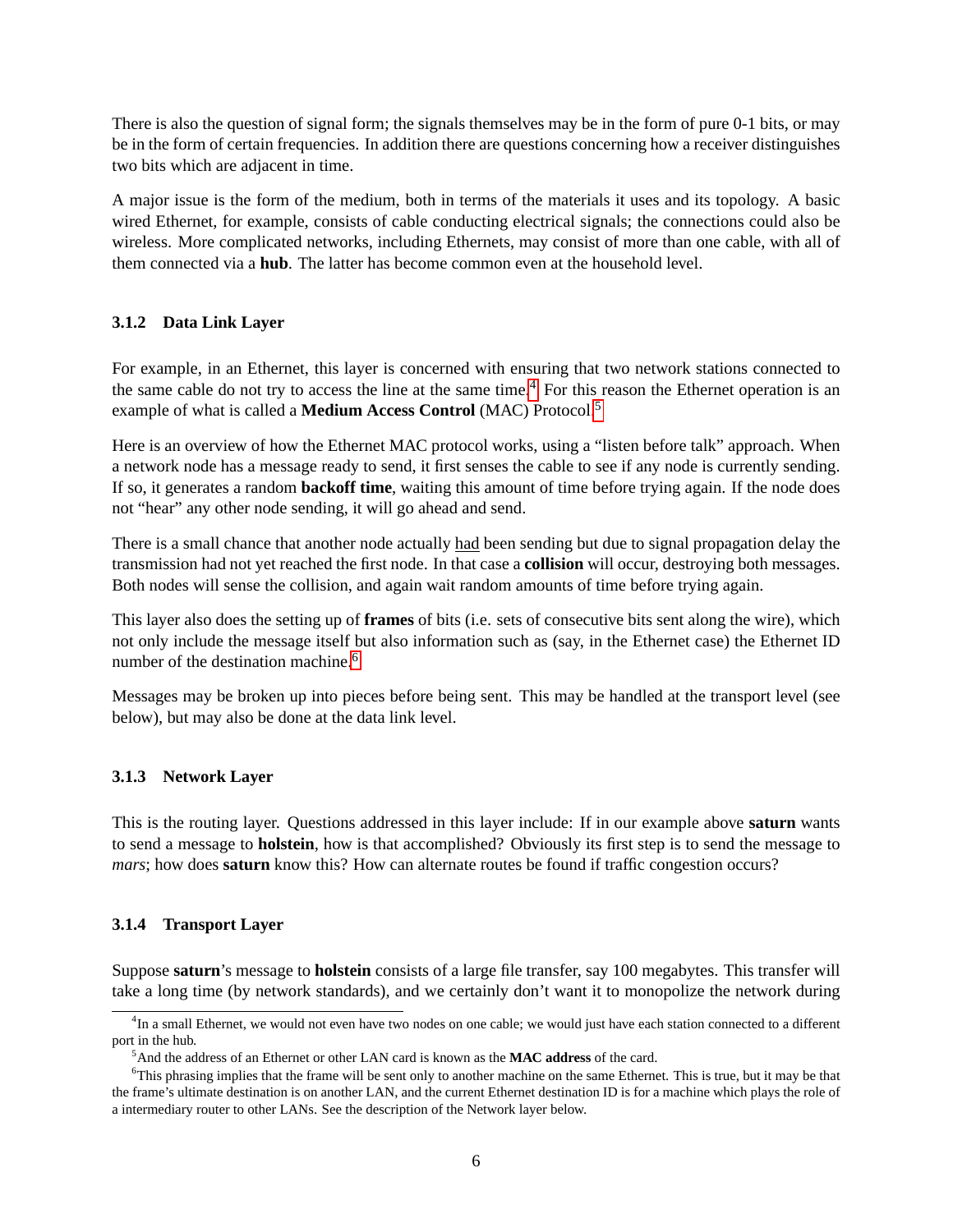that time. We also must deal with the fact that the buffer space at **holstein** won't be large enough to deal with a 100-megabyte message. Also, one 100-megabyte message would have a sizable probability of having at least one bit in error, and if so, we would have to retransmit the entire message!

So, the file transfer must be done in pieces. But we don't want to burden the user at **saturn** with the task of breaking up the 100 megabytes into pieces, nor do we want to burden the user at **holstein** with the reassembly of the messages.<sup>[7](#page-6-4)</sup> Instead, the network software (again, typically in the OS) should provide these services, which it does at the transport layer, as for example is the case with TCP.

### <span id="page-6-0"></span>**3.1.5 Session Layer**

This layer is concerned with management of a **session**, i.e. the duration of a connection between two network nodes. The word *connection* here does not mean something physical, but rather refers to an agreement between two nodes that some chunks of data with some relation to each other will be exchanged for some time. Actually, TCP does this in some senses, as does the **socket** interface to TCP, which is very much like the interfaces for reading or writing a file (described in more detail later).

#### <span id="page-6-1"></span>**3.1.6 Presentation Layer**

This layer deals with such matters as translating between character codes, if the source uses one and the destination the other. In the old days, this could mean ASCII at one end and EBCDIC on the other end. Today, though, it could mean for example two different coding systems for Chinese characters, Big 5 and GB.

#### <span id="page-6-2"></span>**3.1.7 Application Layer**

You can write programs at the application layer yourself, and of course you use many programs written by others, such as **ftp**, Web browsers, e-mail utilities, and so on.

# <span id="page-6-3"></span>**3.2 How the Layers Interact**

The Physical Layer is obviously implemented in hardware. So is the Data Layer, in the sense that the NIC will handle this layer and is hardware.<sup>[8](#page-6-5)</sup> These days the Network Layer is also usually hardware; as noted above, Ethernet hubs are now common in the home, and include routing capabilities. The Transport Layer and above are usually implemented in software, actually as part of the OS.

Information is communicated from one layer to the next.<sup>[9](#page-6-6)</sup> For instance, think of the file-transfer example presented earlier. The file-transfer program, say **ftp**, works in the Application Layer. It will call socket service functions in the Session Layer, such as the **socket()** function, which opens a network connection in a manner very similar to the **open()** function which opens a file. These functions will in turn call functions

<span id="page-6-4"></span><sup>7</sup>The "users" here are the application programs being run, e.g. **ftp** at **saturn** and **ftpd** (the FTP server) at **holstein**.

<span id="page-6-6"></span><span id="page-6-5"></span><sup>8</sup>More technically, *firmware*—software stored in ROM.

<sup>9</sup> In some cases a layer is "skipped." At the Session Layer, a **raw socket** can be opened, in which the socket communicates directly with IP in the Network Layer.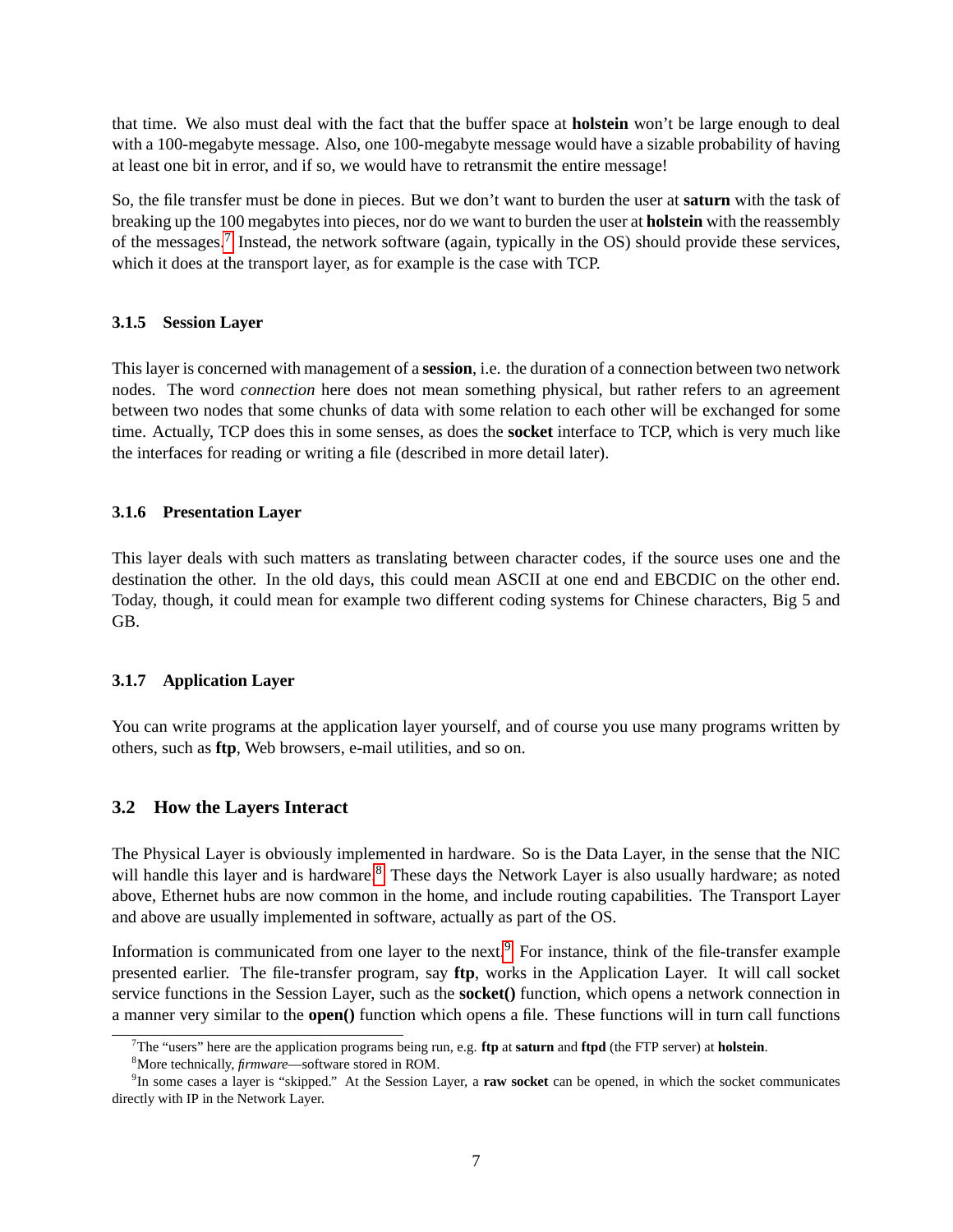for TCP operations in the Transport Layer, which will themselves call functions for IP operations at the Network layer. The latter will then—say we are on an Ethernet—issue machine instructions (e.g. IN and OUT in the case of Intel CPUs) to the Ethernet NIC, which will use the Data Link and Physical Layers to put frames out onto the LAN. At any given layer, a function passes the message in a **packet** of bits to the next lower layer. The packet grows larger at each layer, because each layer adds more information.

Say we are using the **put** command in **ftp** to copy a file named **zyx** to the destination machine. When we do this, **ftp** calls the **write()** function to send data,[10](#page-7-2) A typical call to **write()** will contain the actual data to be transferred, in this case part of **zyx**. At this point the packet consists only of the data, the socket number and the number of bytes of data, and will be handed over to TCP.

TCP will then add to the frame the TCP source and destination port numbers, packet **sequence numbers** (when a long message is being sent in small pieces, each piece gets a sequence number to identify it), and so on, and then pass the packet to IP.

IP will add to the packet a code indicating the fact that this is a TCP packet (as opposed to UDP, another type of communication service offered in the TCP/IP protocol), plus the source and destination IP addresses, and so on, and pass the packet to the NIC.

In for example the Ethernet case, the NIC will then add to the packet the source and destination Ethernet addresses, a code indicating that this message uses the TCP/IP protocol suite.

The packets sent at the physical level have a special name, **frames**.

When a frame reaches the destination machine, a mirror image of the above process occurs. The packet will now travel up the protocol stack, and will shrink as it does so. In the **ftp** example, the "top" of the stack will be **ftpd**, which is the "partner" program of **ftp** running on the destination machine.

Note also that as the packet gets routed through intermediate machines on its way to the destination, at each of these intermediate machines it will travel up the protocol stack to the Network Layer (i.e. IP), which will check to see whether it has reached the destination, and then upon finding that it hasn't, it will be sent back down the stack for transmission to the next machine in its path to the destination.

# <span id="page-7-0"></span>**4 More on TCP/IP**

TCP/IP is a very complex system, the subject of numerous thick books, and we cannot go into detail on it in this document. We will give only a short introduction.

# <span id="page-7-1"></span>**4.1 TCP/IP Overview**

A famous and very common network protocol is TCP/IP. It was originally invented as part of the UNIX OS, and later became the basis for the Internet (the Internet was developed mainly on UNIX machines). For the latter reason, it is now part of other OSs, such as Windows.

<span id="page-7-2"></span> $10$ We are "writing" to the socket, as if we were writing to a file, but the effect is to send the data through the network. This is a nice feature in UNIX, as it gives us a uniform interface to both files and sockets. In Windows systems, this is not available and thus use, for example, the **sendto()** function instead; this function is also available in UNIX.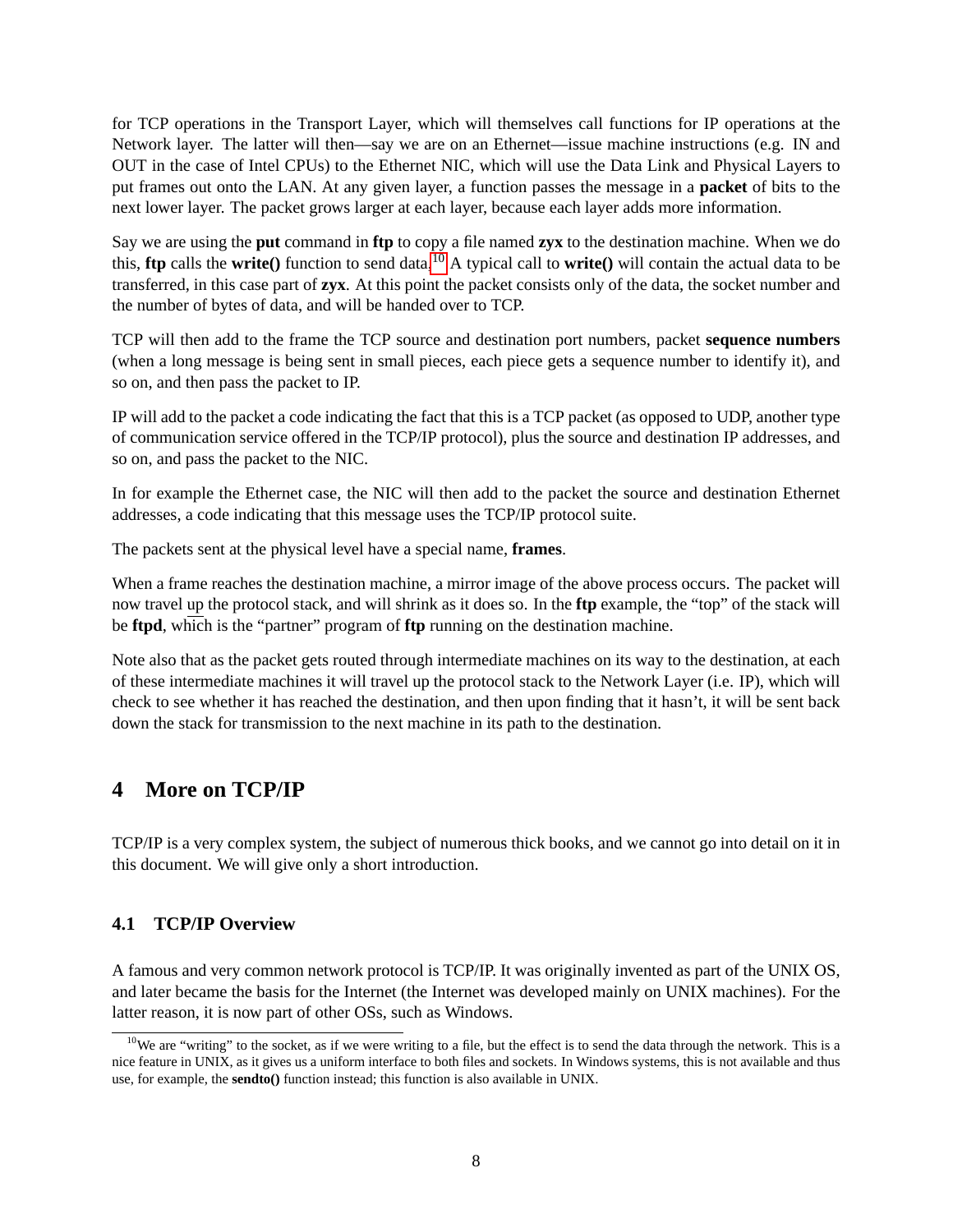TCP/IP actually includes two protocols at the transport level, TCP and UDP, and one at the network level, IP.

# <span id="page-8-0"></span>**4.1.1 TCP**

TCP is a **connection-oriented** protocol. As mentioned earlier, the term *connection* does not refer to a physical connection, but rather to a temporary agreement set up between the source and destination nodes concerning the processing of a sequence of ordered packets, such as the sizes of the pieces of a file sent during a file transfer. The TCP Layer at the destination end will:

- let the TCP Layer at the source know how many packets the destination currently has room for
- watch for the packets
- piece them together as they arrive, possibly out of order (again, to reassemble them properly, we use the sequence numbers within the packets)
- send acknowledgement messages to the source node as packets arrive

The destination will also look at the error-checking bits in each package, and will give negative acknowledgements if errors are detected. If the source does not receive an acknowledgement for a given packet within a preset amount of time, it will **time out** and resend the packet. It will also do so if it receives a negative acknowledgement for a packet. For this reason, TCP is called a **reliable** protocol (though this term should not be taken to mean "100% reliable").

# <span id="page-8-1"></span>**4.1.2 UDP**

UDP, on the other hand, is **connectionless** and **unreliable**. UDP is pretty reliable if confined to a LAN, but problems may occur elsewhere, because for example a buffer at a router might be full and the **datagram** (the term used instead of *packet* in the UDP case) is dropped. UDP's virtue is that it is simple and thus has very little overhead, compared to TCP, which spends a lot of time negotiating and maintaining a connection between the source and destination nodes.

UDP is useful in applications in which we can afford to lose some messages, such as a time server, which broadcasts time of day to client machines; if a client misses one message this is no problem, as it will pick up the next one. Thus the unreliability of UDP is not a problem, and the low overhead of UDP is a virtue.

Similarly, suppose we are broadcasting a graphics animation or a movie over a network. Loss of one message would result in nothing more than a tiny "blip" on the screen, barely noticeable to the viewer, so again reliability is not an issue. Moreover, in **real-time** applications like this, we can hardly afford the delay caused by retransmitting when messages are lost or corrupted, which is what TCP would do.

Also, UDP is capable of **broadcasting**, i.e. sending out just one copy of a message to all machines connected to the same Ethernet. If we do wish to send the same message to everyone, the ability to do so using just one copy can really help reduce traffic on the network.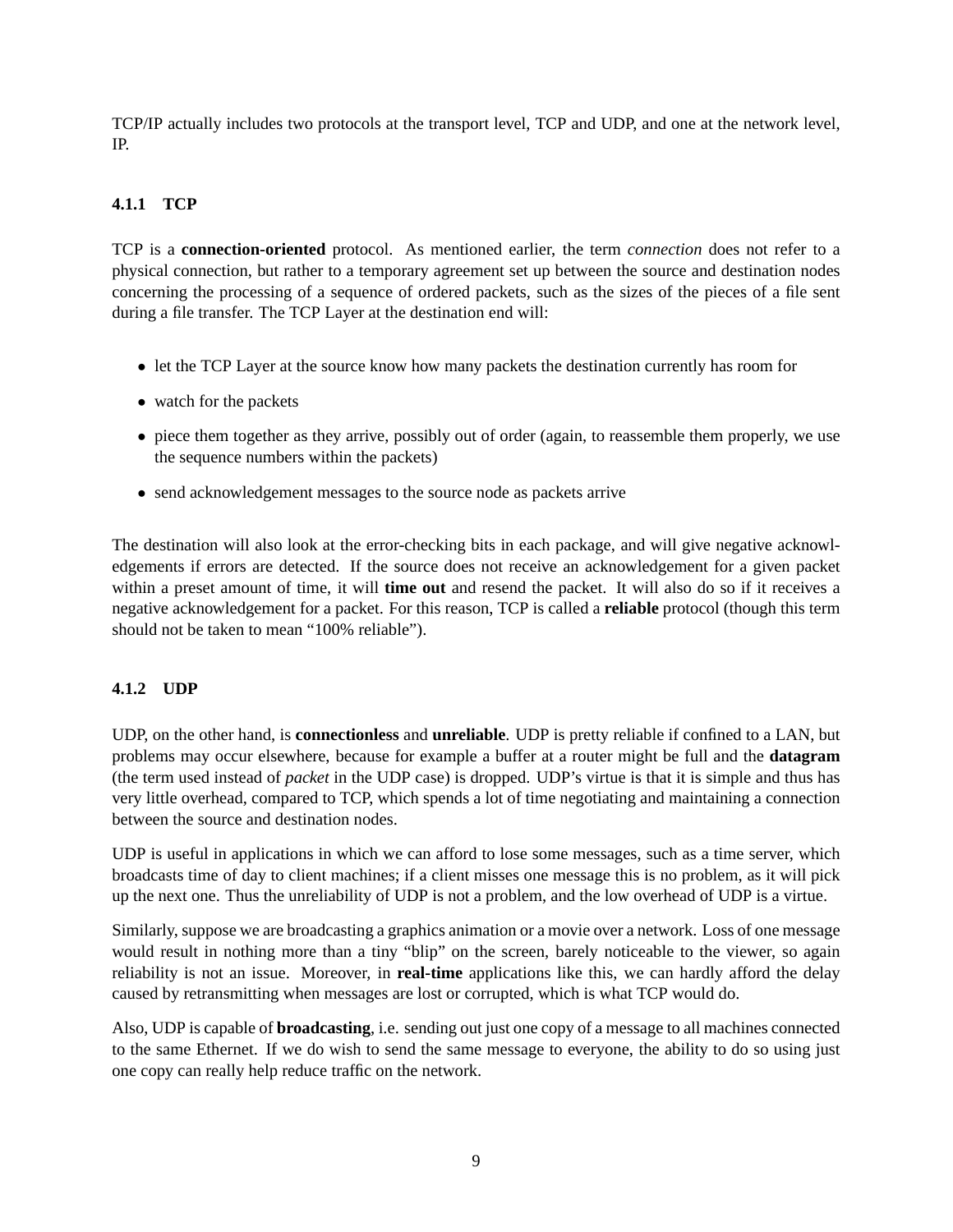#### <span id="page-9-0"></span>**4.1.3 Stream Vs. Datagram Communication**

**It is extremely important to keep in mind that TCP views all the bytes it sends during one socket connection to consist of one long stream of bytes, with no subdivisions of any kind.**

Suppose for example machine A executes

```
write(SDA,BufA1,20);
write(SDA,BufA2,30);
```
where **SDA** is a TCP **socket**. You will see the details of writing to a socket later, but for now suffice it to say that these two calls write 20 bytes from an array **BufA1** and 30 bytes from an array **BufA2** to the socket, and those bytes will be sent to machine B.

From TCP's point of view this is just a set of 50 bytes—not two sets of bytes, one of 20 and the other of 30. There will be no "fence", no "dotted line," etc. delineating some kind of boundary between the two sets of bytes. Moreover, on the receiver end at machine B, with a **read()** inside a **while** loop, we may, for instance, receive first 15 bytes, then 25, then 10. (However, the call to **read()** will not return until at least one byte is read, unless the socket is **nonblocking**, to be discussed later.) In that second chunk of 25 bytes, the first 5 of them would in this example be from the first call to **write()** on the sender end, with the other 5 from the second call, but again there will be no demarcation between these two sets of 5.

On the receiver end, we can keep reading until **read()** returns a nonpositive value; this indicates that the sender has closed the socket, either by calling **close()** or by simply exiting the program. (Just as exiting a program automatically closes all files, it also closes all sockets.) We would do this by, say, code like

```
char Buf[BUFSIZE],*Ptr;
...
Ptr = But;do {
  NBytesRead = read(SD,Ptr,BUFSIZE);
  TotMsgSize += NBytesRead;
  Ptr += NBytesRead;
} while (NBytesRead > 0);
```
So, even a single call to **write()** at the sender will need a loop containing **read()** on the receiver end, rather than just a single call to **read()**. [11](#page-9-1)

**By contrast, in UDP one call to write() at the sender does need to be matched by only one call to read() by the receiver.** As opposed to TCP, in which the totality of bytes sent by the sender is just considered to be one long **stream**, the bytes sent by separate calls to **write()** are considered to be separate from each other. The set of bytes sent by a single call to write() is called a **datagram**. [12](#page-9-2)

**So, the application programmer must make a decision.** If TCP is used, the programmer must add his/her own code to separate the various messages within the stream. Things would thus be easier under UDP,

<span id="page-9-1"></span><sup>&</sup>lt;sup>11</sup> On the sending end, it is conceivable that even a call to **write**() may not send as many bytes as requested, if the OS kernel's write buffer is nearly full. However, the best reference on TCP/IP programming (*UNIX Network Programming*, by Richard Stevens, pub. Prentice-Hall, vol. 1, 2nd ed., p.77) says that this "is normally seen with **write()** only if the socket is nonblocking."

<span id="page-9-2"></span> $12$ Not to be confused with the same term for a packet at the IP level.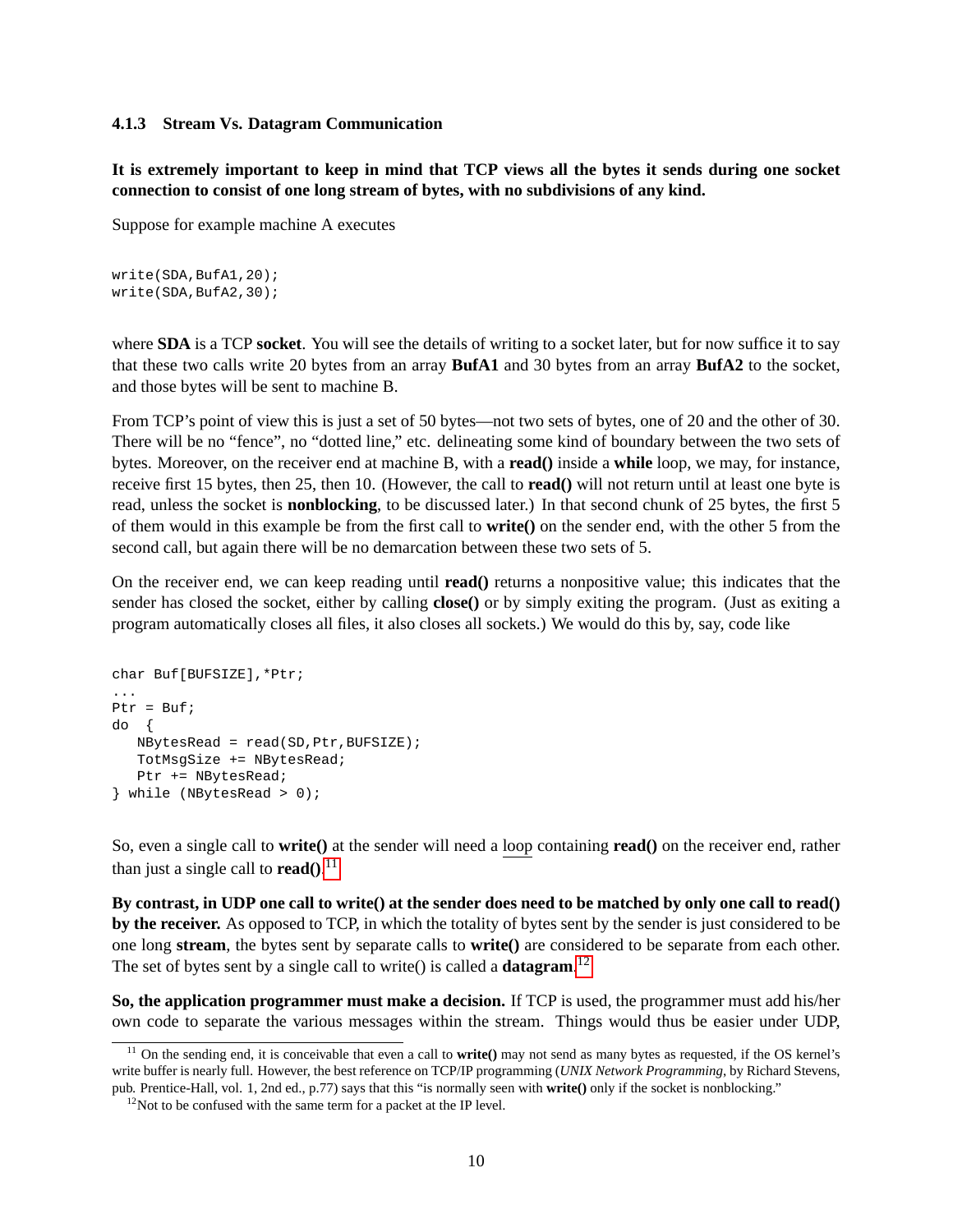since there messages are received in the same sizes as they are sent. But on the other hand, with UDP the programmer would have to add his/her own code for "chunking," error checking, etc. (if needed).

Note that TCP has a slow startup time, due to the **handshaking** between the two nodes as the connection is established. Note also that there are limits to the length of a UDP datagram, typically around 8K or so, depending on the platform.

#### <span id="page-10-0"></span>**4.1.4 IP Addresses**

Each node on the Internet has an **IP address**, a 32-bit number.<sup>[13](#page-10-3)</sup> Usually this is written for human consumption as four numbers, specifically the values in each of the four bytes of the address. The IP address of the machine **garnacha.engr.ucdavis.edu**, for instance, is 169.237.126.236.[14](#page-10-4)

When TCP or UDP passes a packet to IP, the latter will determine where it should be sent in order to ultimately reach its proper destination. For instance, if the machine has two NICs, IP must decide which one to pass the packet to.

#### <span id="page-10-1"></span>**4.1.5 Peer Communication**

An application program using TCP or UDP will be communicating with its **peer** using TCP or UDP on the remote machine. Typically one of these programs will be a service provider and thus is termed the **server**, and the other will be the service requester, called the **client**. For instance, when you use the **ftp** program, it is a client, and the server is the **ftpd** program ("ftp daemon") running on the remote machine.<sup>[15](#page-10-5)</sup>

For the application programmer, it would be extremely inconvenient to have to code the actual packet formation. Thus it would be nice to provide functions which access TCP and IP from a somewhat higher level. One popular type of such functions is **sockets**, which to the programmer look very similar to file handles. Again the sockets form peer relationships with each other. Consider **ftp** again, for instance, with a **put** operation. On your end, **ftp** writes data to its socket, and at the destination machine **ftpd** will read from its socket.<sup>[16](#page-10-6)</sup> The two sockets were associated with each other at the time they were created. Similarly, the TCP layer on your machine will think of itself communicating with the TCP layer at the destination machine.

#### <span id="page-10-2"></span>**4.1.6 Viewing Current Socket Status**

On UNIX machines, the **netstat** command will show you the current status of all open sockets; there is a version on Microsoft Windows machines too.

Next time you are on a UNIX machine, run the **netstat** command twice, once before and once during an ftp

<span id="page-10-4"></span><span id="page-10-3"></span> $13128$  bits in the new IP 6 system.

<sup>&</sup>lt;sup>14</sup>This node no longer exists. The College of Engineering "Mexican food series" of machines was phased out some years ago, but I've kept the examples. Of course, the principles are still valid, regardless of which machines we use.

<span id="page-10-5"></span><sup>&</sup>lt;sup>15</sup>The next time you are on a UNIX system, type "ps ax" (or "ps -e" or "ps -ux", depending on the system) to see all the currentlyresident processes. You will may see one or more **ftpd** processes there. If not, do an ftp from another machine to this one, and list the processes again; you should now see **ftpd**. There is another daemon, **inetd**, which intercepts calls to services like **ftpd**, invoking these services as needed.

<span id="page-10-6"></span><sup>&</sup>lt;sup>16</sup>In the case of a **get** opeation, these two operations would be reversed.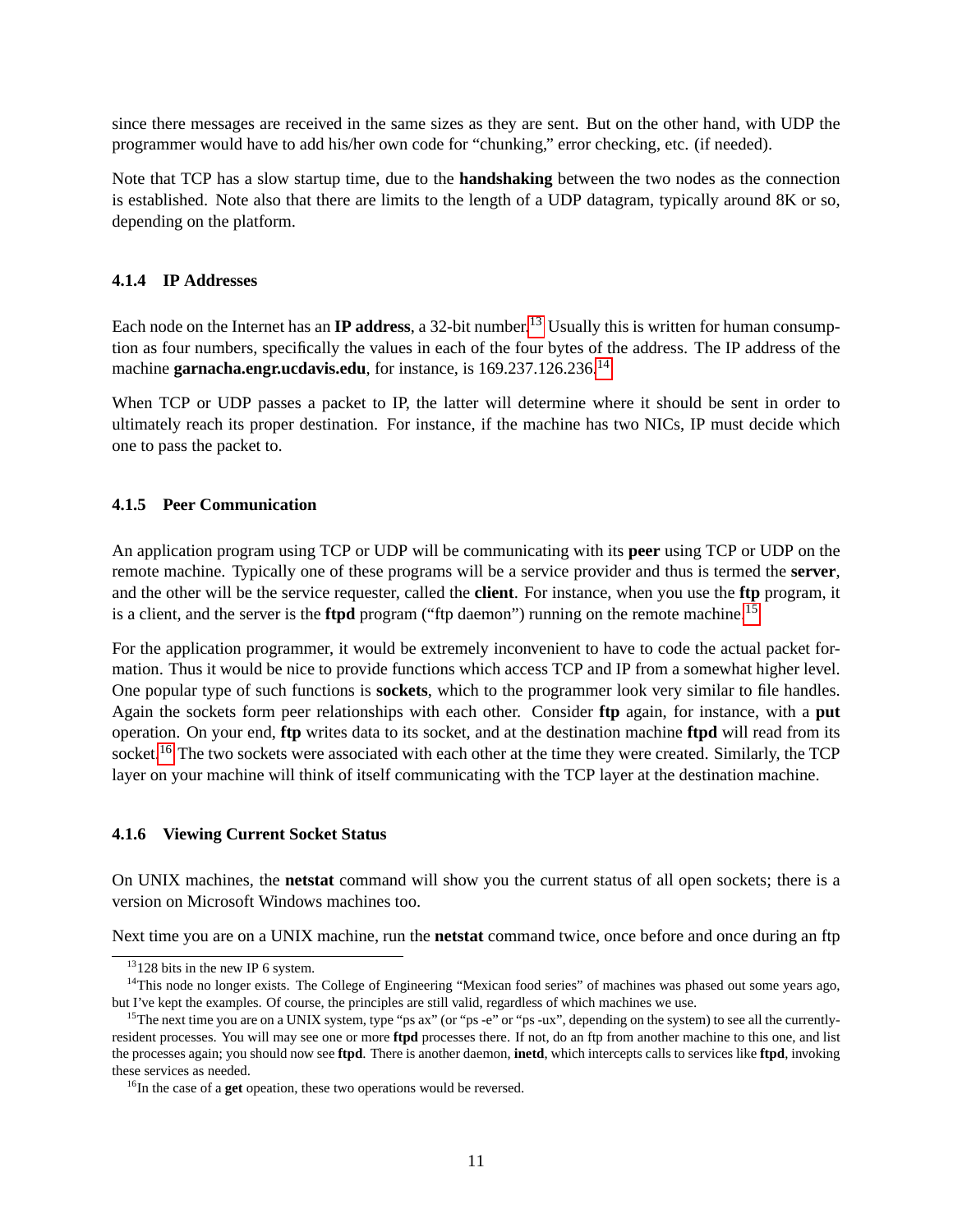operation; you should see the new socket listed.[17](#page-11-2)

#### <span id="page-11-0"></span>**4.1.7 What Makes a Connection Unique**

Several socket programs might be running concurrently on the same machine. They may even all be accepting messages from the same remote machine. So, when a message arrives, how can the OS tell which program it should be routed to? The answer is that different socket programs are distinguished by their **port** numbers. The **ftpd** service is on port 21, for instance. A communication between two machines must be defined by five pieces of information:

- protocol (TCP, UDP, etc.)
- server IP address
- server socket port number
- client IP address
- client (ephemeral) socket port number

The server, for example, may be involved in several TCP transactions sent from the same machine, and thus the server needs to have some way of distinguishing between them. And similarly, when the server sends messages back to a client, the TCP system at the client's machine has to have some way of determining which program the server's message is intended for.

Say for example, there are two users currently on machine X, one using **ftp** to port 21 at machine Y, and another using **telnet** to port 23 at machine Z. But the programs being run by the two users will also have **ephemeral** ports at their own machines, say 2592 and 5009, temporarily assigned to them by the TCP system at machine X. The **ftp** program will inform the FTP server at machine Y about this 2592 number when it first connects to Y, and when the server sends back to X it will use this number. The TCP system at X will see this number, and route the message to the **ftp** program accordingly. Similar statements hold for **telnet**, etc. And even if the two users had both been using **ftp**, their two different ephemeral port numbers would distinguish them from each other.

# <span id="page-11-1"></span>**4.2 Sample TCP/IP Application: NFS**

As mentioned earlier, NFS allows machines to share files, in a manner transparent to the user. NFS uses the UDP transport protocol.<sup>[18](#page-11-3)</sup>

When I ran the **df** command on the ACS machine **taco**, the output included a line

rosarita:/usr/pkg 2077470 1556279 313444 83% /usr/pkg

<span id="page-11-3"></span><span id="page-11-2"></span><sup>&</sup>lt;sup>17</sup>You may also some "UNIX" sockets, which don't involve networks.

<sup>&</sup>lt;sup>18</sup>NFS actually uses Remote Procedure Call (RPC), which in turn uses UDP. RPC is just what the name implies: A program can actually call a function—with parameters—which will execute on another machine. We have earlier referred to UDP's "unreliable" nature, which means RPC must take its own reliability measures.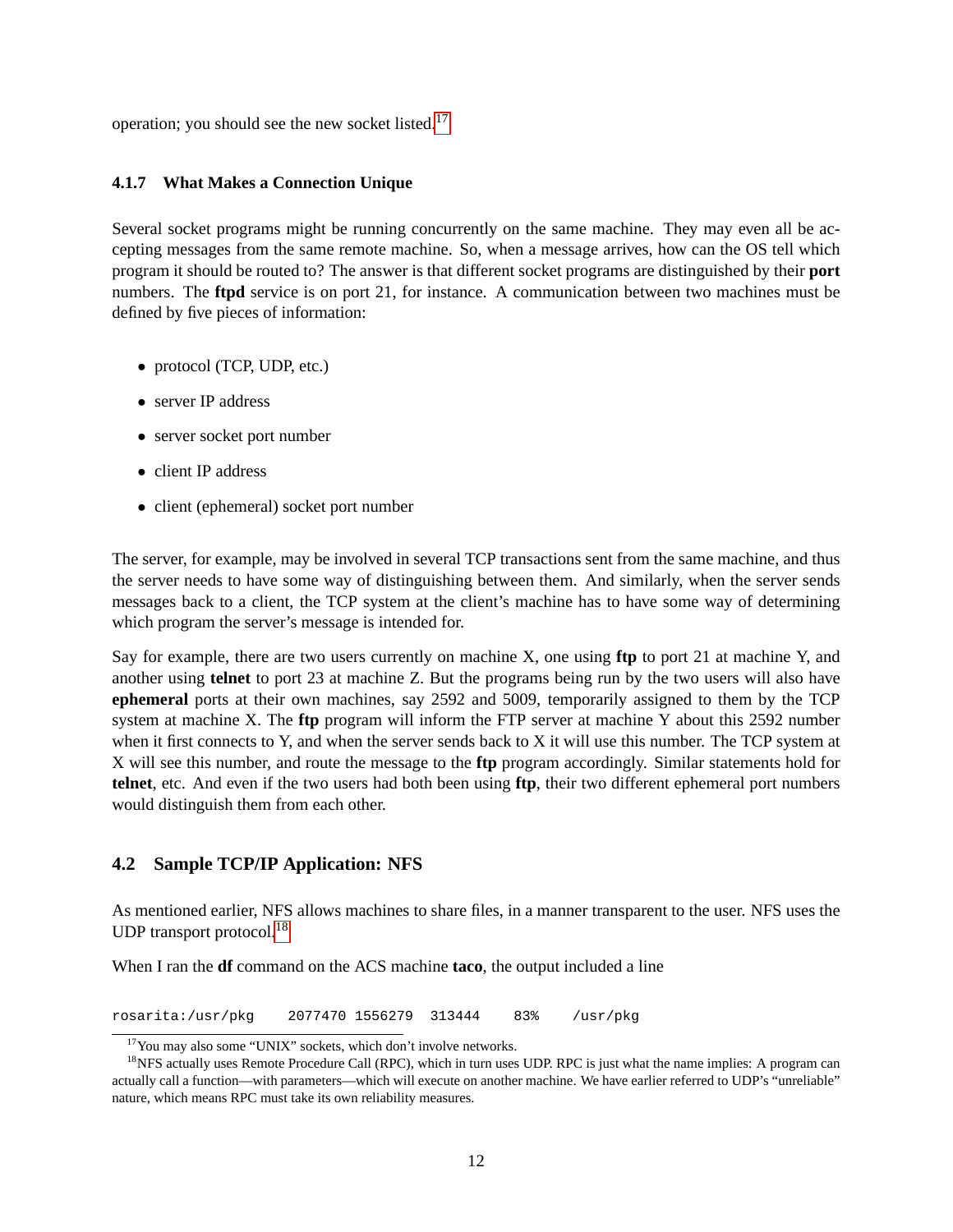This says that the directory **/usr/pkg** on the machine **rosarita** has been mounted on **taco**, in a directory of the same name, **/usr/pkg** (the name need not have been the same). This directory contains a number of utilities, such as the GNU C compiler, **gcc**, in the file **/usr/pkg/gnu/bin/gcc**. Thus for instance the user can type

gcc x.c

as if **gcc** were on **taco**'s local disk.

How does this work? At boot time, **taco** is set up to execute shell scripts in files like **/etc/rc**, **/etc/rc.local** and so on. In one of these files, there will be a command like

mount -t nfs rosarita.engr.ucdavis.edu:/usr/pkg /usr/pkg

On the other end, one of **rosarita**'s bootup files will include an **export** command, saying that it is all right to allow its directory **/usr/pkg** to be mounted by other machines. The OS is set up so that if on **taco** I try to access a file in **/usr/pkg**, my request will actually be redirected to **rosarita**, transparently to me.

Here is why the RPC mechanism is convenient. On a UNIX system, input/output is done via system calls **open()**, **read()**, **write()** and so on.<sup>[19](#page-12-2)</sup> So, in the example above, when a file within **/usr/pkg** is referenced at **taco** (our use of **gcc** will consist of a read to the file **/usr/pkg/gnu/bin/gcc**), the function **open()**, **read()**, and so on will then do RPCs to the corresponding functions at **rosarita**.

# <span id="page-12-0"></span>**5 Network Programming**

# <span id="page-12-1"></span>**5.1 TCP Socket Example**

Below are two C programs, a client and a server. To explain what they do, suppose the server is running on machine X and the client on Y. The server will report to the client the load at X (defined by the output of the UNIX commands **w** and **ps -ax**). Suppose for example we compiled the client and server under the names **wps** and **svr** on **toto.berkeley.edu** and **garnacha.engr.ucdavis.edu**, respectively. We would run **svr** on the latter (probably as a background process), and on the former might test **wps** as follows:

| toto% wps garnacha.engr.ucdavis.edu w |  |                                                                         |  |  |           |  |  |  |
|---------------------------------------|--|-------------------------------------------------------------------------|--|--|-----------|--|--|--|
|                                       |  | $1:01$ pm up 37 days, $17:54$ , 2 users, load average: 0.06, 0.00, 0.00 |  |  |           |  |  |  |
|                                       |  | User tty login@ idle JCPU                                               |  |  | PCPU what |  |  |  |
|                                       |  | matloff ttyp1 12:58pm 1 4 1 script                                      |  |  |           |  |  |  |
| matloff ttyp2                         |  | $1:00$ pm $1$ 2                                                         |  |  | 1 w       |  |  |  |
|                                       |  | bslouie ttyp3 11:43am 1 42 13 tin-new                                   |  |  |           |  |  |  |
| toto%                                 |  |                                                                         |  |  |           |  |  |  |

(Note that my name appeared in the output. This is just a coincidence, arising from the fact that I had telnet-ed into **garnacha** from **toto** in order to start up **svr**.)

<span id="page-12-2"></span><sup>19</sup>You might not have used these before, and instead be more familiar with **fopen()**, **fscanf()**, **fprint()**, and so on.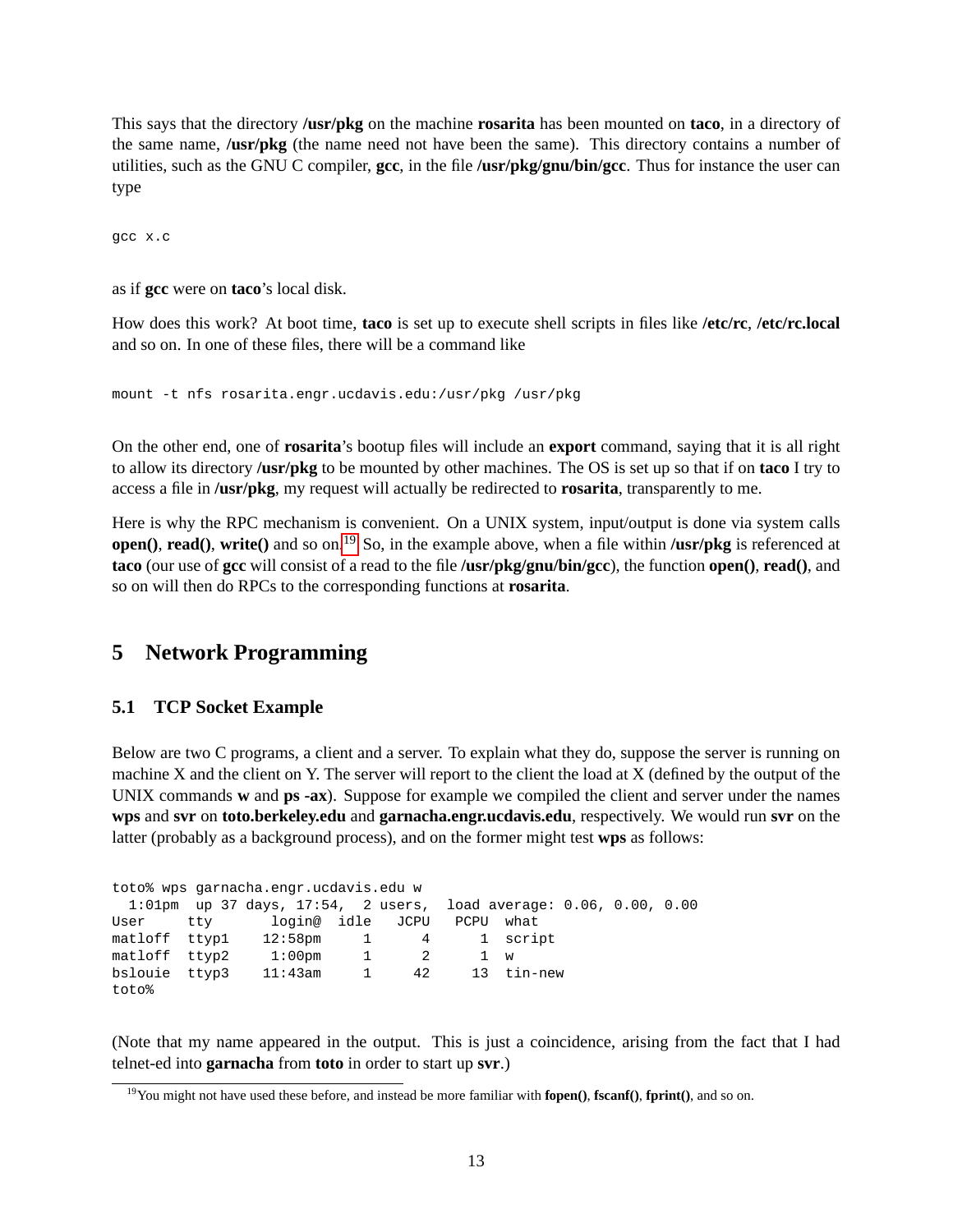#### <span id="page-13-0"></span>**5.1.1 Source Code**

Here are the programs:

```
1
 2 /* WPsClient.c */
 3
 4 /* Client for the server for remote versions of the
 5 w and ps commands.
 6
 7 User can check load on machine without logging in
 8 (or even without being able to log in).
9
10 Usage: wps remotehostname command (where "command"
11 is either w or ps).
12 */13
14
15 /* these are needed for socket calls */
16 #include <stdio.h>
17 #include <sys/types.h>
18 #include <sys/socket.h>
19 #include <netinet/in.h>
20 #include <netdb.h>
21
22
23 #define WPSPORT 2000 /* server port number */
24 #define BUFSIZE 1000
25
26
27 main(argc,argv)
28 int argc; char **argv;
29
30 { int SD,MsgSize;
31 struct sockaddr_in Addr;
32 struct hostent *HostPtr,*gethostbyname();
33 char Buf[BUFSIZE];
34
35 /* open a socket */
36 SD = socket(AF_INET,SOCK_STREAM,0);
40
41 /* set up for an Internet connection to the host whose
42 name was specified by the user on the command line */
43 Addr.sin_family = AF_INET;
44 Addr.sin_port = WPSPORT;
45 /* get IP address of host */
46 HostPtr = qethostbyname(arqv[1]);
47 memcpy(&Addr.sin_addr.s_addr,
48 HostPtr->h_addr_list[0],HostPtr->h_length);
49
50 /* OK, now connect */
51 connect(SD, &Addr, sizeof(Addr));
55
56 /* send user command */
57 write(SD,argv[2],strlen(argv[2]));
58
59 /* display response */
60 MsgSize = read(SD,Buf,BUFSIZE);
```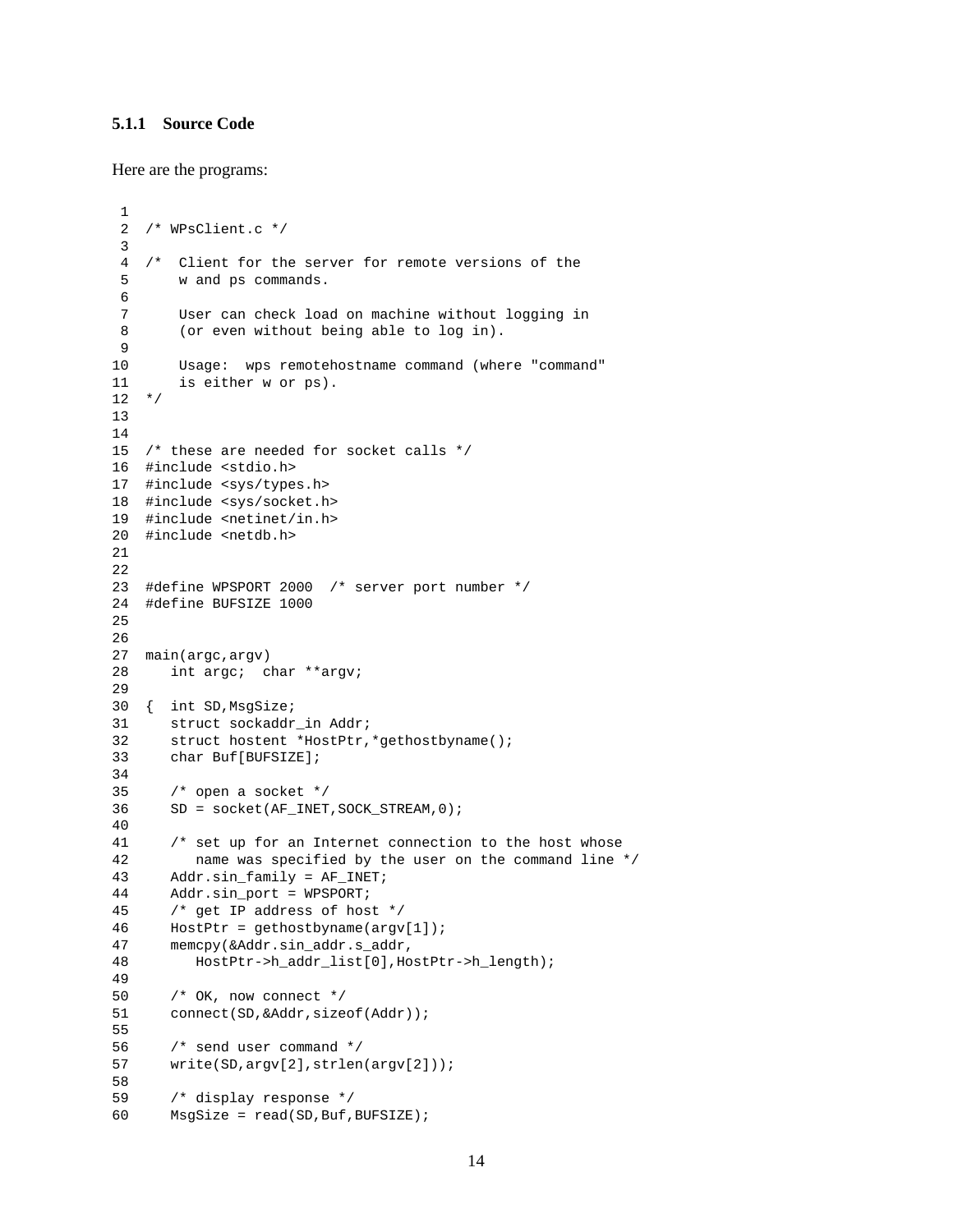```
61 write(1,Buf,MsgSize);
62 }
63
    1 /* WPsServer.c */
    2
    3 /* A server for remote versions of the w and ps
    4 commands.
    5
    6 User can check load on machine without logging
    7 in (or even without being able to log in).
    8 */
    9
   10
   11 /* these are needed for socket calls */
   12 #include <stdio.h>
   13 #include <sys/types.h>
   14 #include <sys/socket.h>
   15 #include <netinet/in.h>
   16 #include <netdb.h>
   17
   18
   19 /* this is needed for the disk read */
   20 #include <fcntl.h>
   21
   22
   23 #define WPSPORT 2000 /* server port number */
   24 #define BUFSIZE 1000
   25
   26
   27 int ClntDescriptor, /* socket descriptor to client */
   28 SrvrDescriptor; /* socket descriptor for server */
   29
   30
   31 char InBuf[BUFSIZE], /* messages from client */
   32 OutBuf[BUFSIZE]; /* messages to client */
   33
   34
   35 Write()
   36
   37 { int FD,NB;
   38
   39 FD = open("tmp.client",O_RDONLY);
   40 NB = read(FD, OutBuf, BUFSIZE);
   41 write(ClntDescriptor,OutBuf,NB);
   42 unlink("tmp.client");
   43 }
   44
   45
   46 Respond()
   47
   48 { memset(OutBuf,0,sizeof(OutBuf)); /* clear buffer */
   49 if (!strcmp(InBuf,"w"))
   50 system("w > tmp.client");
   51 else if (!strcmp(InBuf,"ps"))
   52 system("ps -ax > tmp.client");
   53 else
   54 system("echo 'invalid command' > tmp.client");
```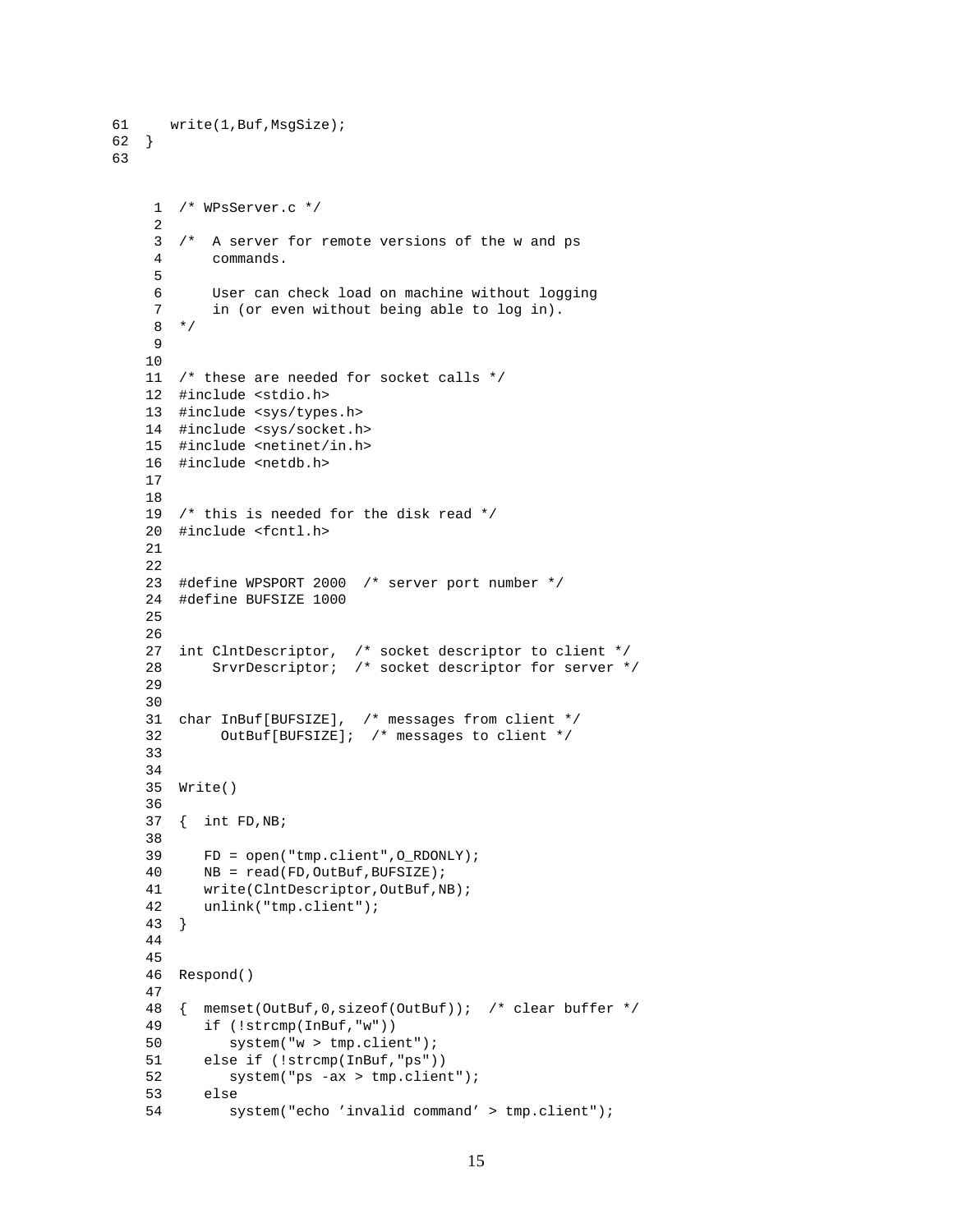```
55 Write();
 56 }
 57
 58
 59 main(argc,argv)
 60 int argc; char **argv;
 61
 63 { struct sockaddr_in BindInfo;
 66
 67 /* create an Internet TCP socket */
 68 SrvrDescriptor = socket(AF_INET,SOCK_STREAM,0);
 73
 74 /* bind it to port 2000 (> 1023, to avoid the
 75 "well-known ports"), allowing connections from
 76 any NIC */
 77 BindInfo.sin_family = AF_INET;
 78 BindInfo.sin port = WPSPORT;
 79 BindInfo.sin_addr.s_addr = INADDR_ANY;
 80 bind(SrvrDescriptor, &BindInfo, sizeof(BindInfo));
 86
 87 /* OK, set queue length for client calls */
 88 listen(SrvrDescriptor, 5);
 91
 93 while (1) {
 94 /* wait for a call */95 ClntDescriptor = accept(SrvrDescriptor, 0, 0);
106 /* read client command */
107 memset(InBuf, 0, sizeof(InBuf));
108 read(ClntDescriptor, InBuf, sizeof(InBuf));
113 /* process the command */
114 Respond();
115 }
116 }
117
```
Note the #include files. Also, here are some other notes on programming:

- On Solaris machines, you may need to add **-lsocket** and possibly **-lxnet** to your compile command.
- On some platforms, you will have to be more careful with C casts than I have in the code above, for example in the second argument to **connect()**. This is especially true for C++.
- Though in the code here we have not done error-checking, in order to avoid distraction from the main concepts, you definitely should check the return values of the system calls, so that if one fails you will know which one it was.
- Even after a socket is closed, TCP will keep that socket alive for a while (e.g. 30 seconds or so), just in case there are still some packets to come in. Thus a given port will not be immediately reusable, unless we call **setsockopt**() with SO\_REUSEADDR after opening the socket on the server end.<sup>[20](#page-15-0)</sup>

Let's see how the programs work, taking the client first.

#### *Line 23:*

<span id="page-15-0"></span> $20$ This should be used with care, though, since the streams from two clients might get mixed.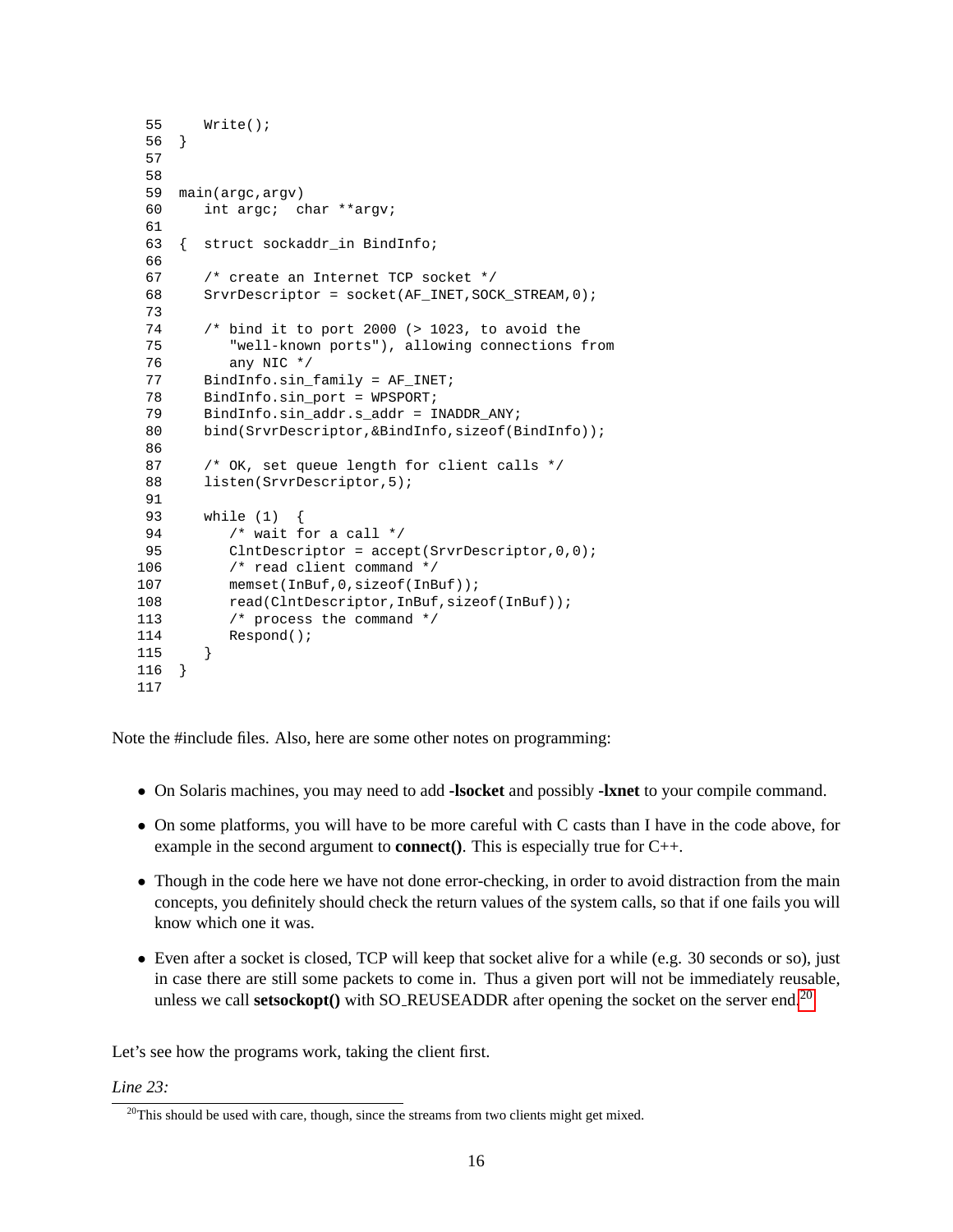We have chosen to put our server on port 2000. Ports 0-1023 are reserved for the so-called **well-known ports** corresponding to standard TCP/IP services. You can see a list of well-known ports in the UNIX file **/etc/services**.

*Line 24:* We will use arrays for our **read()** and **write()** system calls. They need to be large enough for the data we send. In this case, 1000 characters will be sufficient. Note carefully, though, that this limit is NOT there for the purpose of keeping our packets small; we can send as long a message as we like, with a single call to **write()**. Remember, TCP will break up long messages into shorter ones for us, without us even seeing it, so we do not have to worry about it.

#### *Lines 36-39:*

We open a socket, using the **socket**() system call. The first parameter indicates whether this is an Internet socket, versus a socket purely local to this machine (a "UNIX socket"), not going out onto the Internet; the Internet case here is designated by AF INET. The second parameter indicates the service, i.e. TCP, UDP or others; it is TCP in this case, designated by SOCK\_STREAM.<sup>[21](#page-16-0)</sup> We have defaulted the third parameter here (and will not worry about what other possibilities there are for it).

The function's return value, assigned to **SD** here, is a **socket descriptor**, quite analogous to a file descriptor.

### *Lines 41-54:*

We are building up a data structure named Addr ("address") which we will use in line 51. Its type, **sockaddr in** (line 31) comes from the #include file and is a standard socket type. Clearly, it is a complex type, with many fields, and we will not go into the details here. See the man pages if you are interested for more information.

One thing to beware of is that for the system call connect() and many other socket functions, you will see that the man pages say you should use a struct of type **sockaddr**, as opposed to the **sockaddr in** type we have used here. Yet the **sockaddr** type is just meant as a dummy, to be replaced by another struct type which is specific to the network protocol being used. In our case, we are using TCP/IP, so we choose the **sockaddr in** type, where "in" stands for "Internet." There are also types such as **sockaddr ns** for the Xerox Networks Systems protocol, though of course TCP/IP has become virtually ubiquitous.

Having already opened a socket, we have to connect it to a specific port at a specific machine. Recall that the user specifies an Internet host name, such as **garnacha.engr.edu**. But we need the machine's numerical Internet address. This is obtained on line 46. The return value is a pointer to another standard data structure.

In line 47, we call **memcopy()**, a system call which copies strings from one part of memory to another, in this case from various fields of the struct pointed to by **HostPtr** to **Addr**. A given host may have several addresses; here we are not bothering to check for that, but simply using the first address, contained in **h addr list[0]**. (Here 'h' stands for "host.") The **h length** field gives the length of the address.

In line 51, we now connect the socket to the destination host. (It is here that the negotiation between source and destination hosts will occur, as to packet sizes, and so on.)

Note that the port number we have specified is for the port at the server, not the client. There is a hidden port number for the client here, which we will discuss later.

#### *Line 57:*

<span id="page-16-0"></span> $^{21}$ There are also various others, such as SOCK RAW for raw sockets.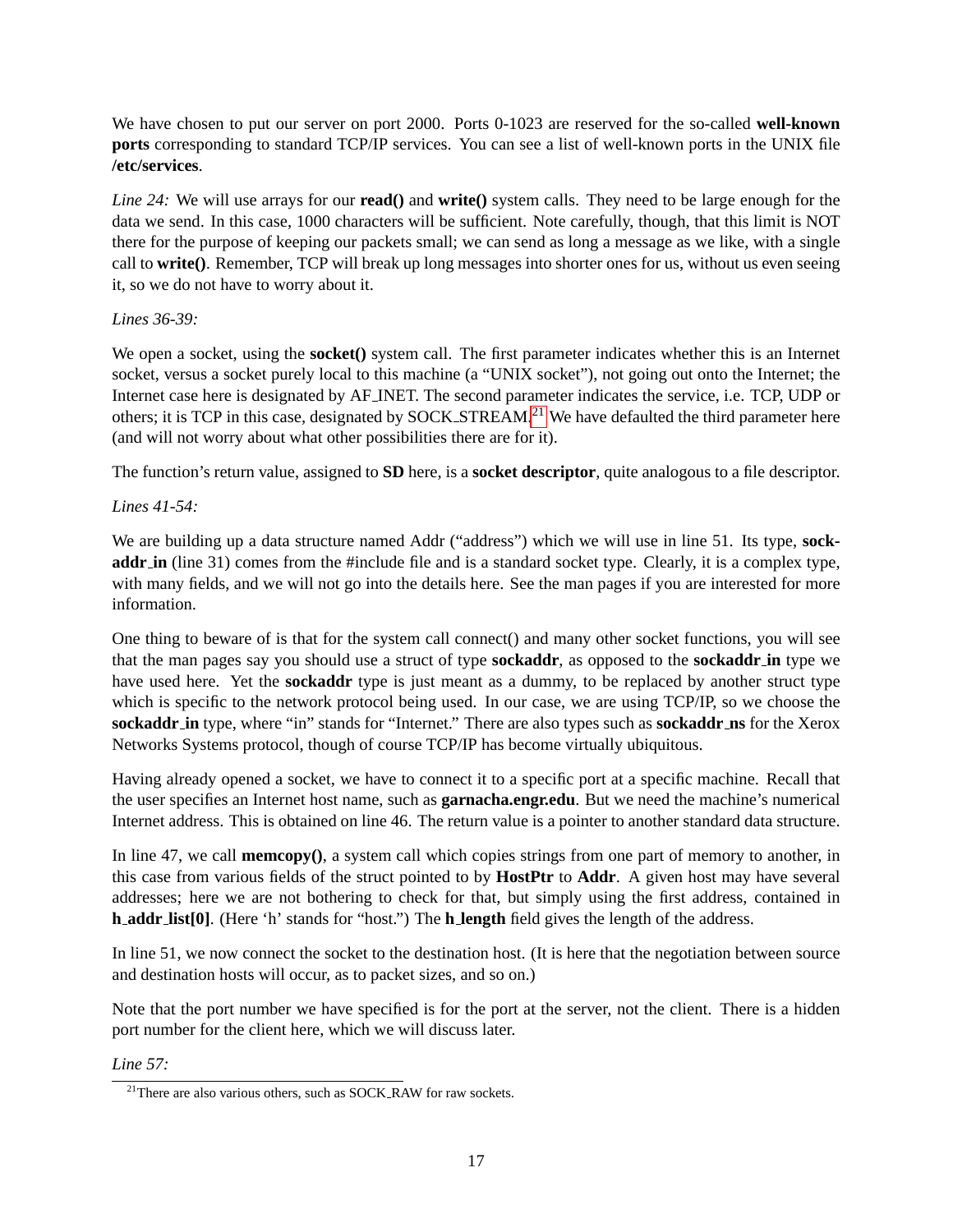Here we write either "w" or "ps" to the destination host, depending on what the user requested. Note that the function **write()** is identical to the one used for low-level file access, except that we have as the first parameter a socket descriptor instead of a file descriptor.

### *Lines 60-61:*

On line 60 we read the message sent by the destination host, which will be the output of that host's running either the **w** or **ps** command. On line 61 we then write that message to the user's screen. (For convenience, we do so again using **write()**, making use of the fact that the standard output has file descriptor 1, though of course could have used **printf()**.)

Note carefully that if we had been expecting more voluminous data from the server than is the case here, we may have had to do repeated calls to **read()**.

In addition to **read()** and **write()**, we may also access sockets via other very similar system calls **recv()**, **send()**, **recvfrom()** and sendto(). (And in non-UNIX environments, we *must* use these, since those OSs do not treat socket and file I/O the same.)

Now let's take a look at the server code.

*Line 68:*

Here the server creates a socket.

### *Lines 77-85:*

The system function **bind()** is called in line 80. This associates the socket with a particular port and with a particular IP address on the local machine, i.e. the machine on which the program which calls **bind()** is running, in this case the server machine. Recall that machine may have multiple IP addresses, either because it has several NICs, or because it may have multiple IP addresses assigned to the same NIC.

For example, suppose one of the NICs at the server machine corresponds to a local private intranet. Then we could specify that particular address in our call to **bind()**, which would enable our making the program available only on this intranet.

Or, suppose we are running an Internet service provider (ISP). We may be hosting many different customer Web sites, all with different names (**www.acmegroceries.com**, **www.flatearthsociety.org**, etc.), each with a different IP address. We want a given server, say the one for Acme Groceries, to respond only to clients accessing the **www.acmegroceries.com**, so our call to **bind()** would specify that address.

In our case here, we wish this server to be accessible from via of its IP addresses, which we specify in line 79 by using the constant INADDR ANY.

Note that we did not have a call to **bind()** in our client code. We could have had one if we wanted the client to access this port only through a particular one of the IP addresses of the client machine. In the intranet example above, for instance, if the information to be exchanged by the client and server really needs full security, it might be safer to make sure the client does not accidentally send its information outside the intranet (say because a routing table becomes corrupted). $^{22}$  $^{22}$  $^{22}$ 

To summarize, in a server program, calling **bind()** associates with the given socket the port number and IP address that "phone calls" to this socket will be allowed on.

<span id="page-17-0"></span><sup>&</sup>lt;sup>22</sup>If we do call **bind**() in a client, this must be done before calling **connect**().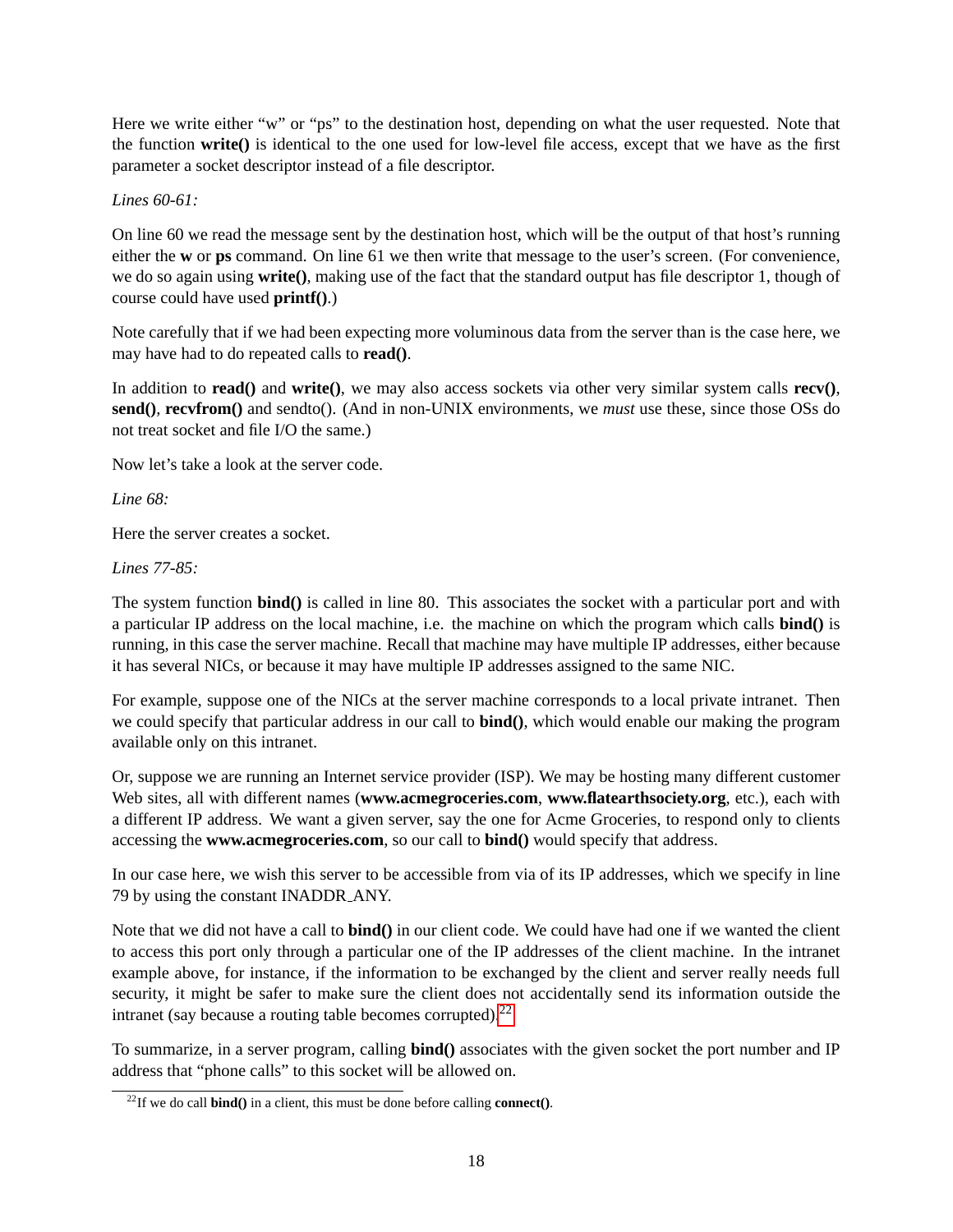Normally we do not need to call **bind()** in a client program. Yet the client still needs a port number and IP address to use in accepting messages which come from the server. If we do not call **bind()** in the client, then calling **connect()** in the client will cause the OS to assign to the client a port, called an **ephemeral port**, as well as an IP address (in the case that the client has more than one IP address).<sup>[23](#page-18-1)</sup>

Note that nowhere in the client or server code above do we see any mention of the client's ephemeral port number. (WPSPORT is the number of a port at the server, not at the client.) But the OS at the client will indeed notify the server regarding the identity of the ephemeral port (when the client calls **connect(**)),

Normally we do not need to know which ephemeral port has been assigned at a client, but if we need it then we can get it by calling **getsockname()** in the client after calling **connect()**.

#### *Line 88:*

Be calling the **listen()** function, we are notifying the OS that this program will be a server, not a client. We also notify the OS as to how many incoming calls (in the form of clients invoking the **connect()** function) will be allowed to be pending at one time, in this case five. If a call arrives when the queue is full, the call will be discarded (so it is best when writing the client to put the call to **connect**() in a loop, looping until **connect()** succeeds).

#### *Lines 93-115:*

Here we loop indefinitely, continuing to process calls one at a time. The **accept()** function (line 95) accepts a pending call, returning a socket which we will use to exchange messages to the client. By making it a separate socket, we can have several client sessions active simultaneously, though we are not doing so here. The original socket is then called a **listening** socket, whose job is only to listen for connection requests from clients, rather than for actual information exchange with client. The sockets created by **accept()**, which do the actual message exchange with the clients, are called **connected sockets**.

We read the client's command, "w" or "ps", on line 108, and then respond to the client on line 114.

#### *Lines 35-56:*

There are two systems calls you might not be familiar with here. The function **system()** (lines 50, 52 and 54) actually submits a shell-level command. Note that we are saving the response in a file, **tmp.client**. The file is later removed, using the **unlink()** function (line 42), which is the system-call level analog of the shell-level **rm** command.

# <span id="page-18-0"></span>**5.1.2 Who Shall I Say Is Calling?**

There are many other TCP/IP functions available. For example, after line 95 in the server code, we could call **getpeername()** if we needed to know the Internet address of the client. To use this function, declare a variable, say **s**, of type **sockaddr in** and initialize its **sin family** field to AF INET. Also, declare a variable, say **i**, of type **int** and initialize it to **sizeof(sockaddr in)**. Then the call to **getpeername()** will have as its arguments to the socket descriptor (**ClntDescriptor** in our example here), **&s** and **&i**. To then get the address as a character string in "Internet dot" form, call the function **inet ntoa()** on **s.sin addr**.

That would give us the numerical Internet address, and if we needed the alphabetic name, we could get this

<span id="page-18-1"></span><sup>&</sup>lt;sup>23</sup>This is for TCP. In the case of UDP, where one normally does not call **connect**(), this function is performed by the call to **sendto()**.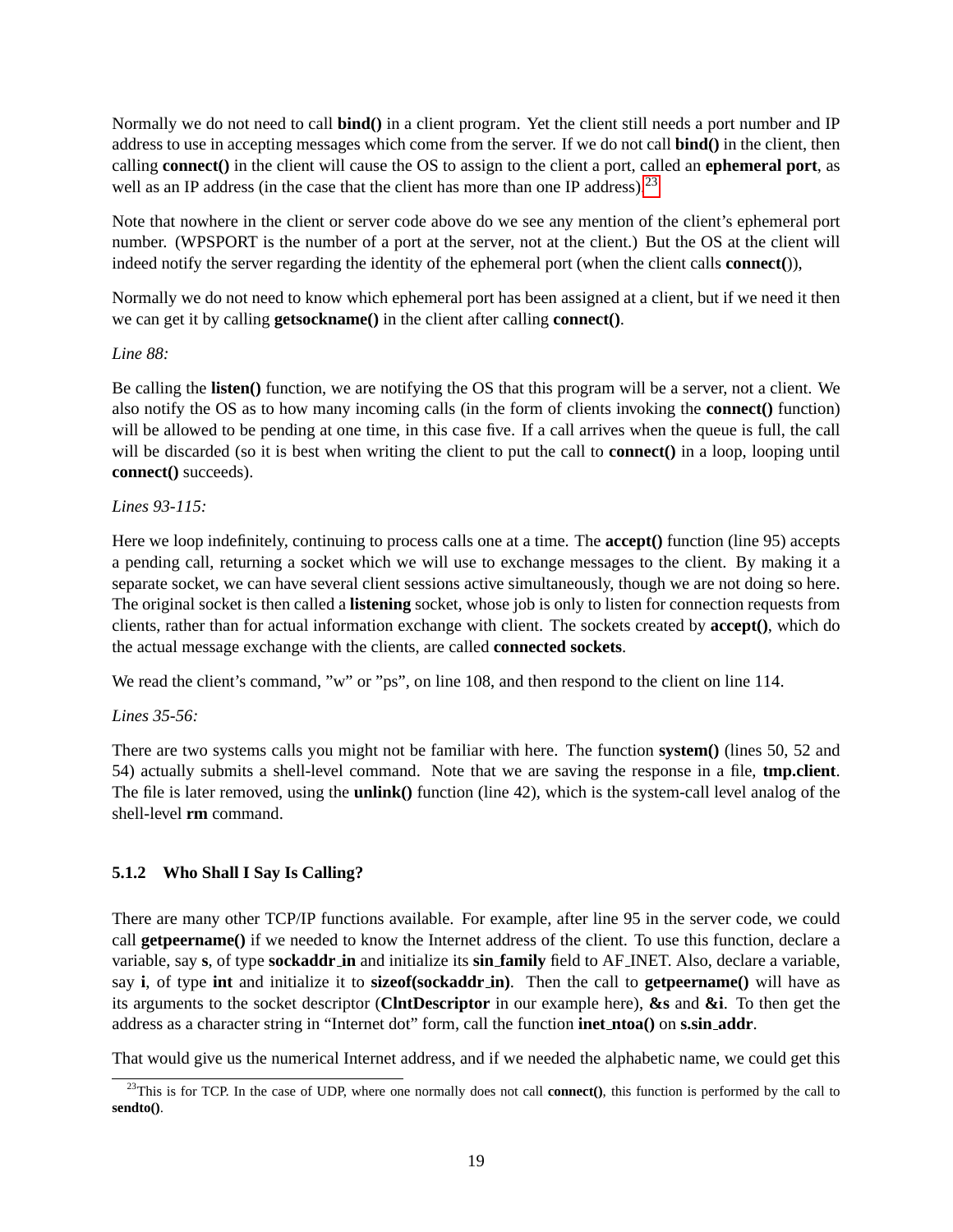by calling **gethostbyaddr()**, as follows. Define a variable, say hp, of type "struct hostent \*". Then call **gethostbyaddr()** with the arguments &s.sin addr, 4 and "AF INET", assigning the return value to hp. The alphabetic host name will then be available as a character string in hp->h\_name.

#### <span id="page-19-0"></span>**5.2 UDP Socket Examples**

#### <span id="page-19-1"></span>**5.2.1 Basic Example**

Following are a pair of programs which communicate using UDP sockets:

```
1 / * BasicCln.c */2
3 /* introductory UDP example (client), with client sending a one-line
4 message to server at port 4000 */
5
6 #include <sys/types.h>
7 #include <sys/time.h>
8 #include <sys/socket.h>
9 #include <netinet/in.h>
10 #include <netdb.h>
11
12 main()
13
14 { struct hostent *h_name;
15 int sockfd;
16 char buf[10];
17 struct sockaddr_in your;
18
19 your.sin_family = AF_INET;
20 your.sin_port = htons(4000);
21 h_name = gethostbyname("sgi8.cs.ucdavis.edu");
22 your.sin_addr.s_addr = *(u_long *) h_name->h_addr_list[0];
23
24 if ((\text{sockfd} = \text{socket}(\text{AF\_INET},\text{SOCK\_DGRAM},0)) < 0) {
25 printf("socket error\n");
26 exit(1);
27 }
2829 strcpy(buf,"OK");
30
31 if (sendto(sockfd,buf,strlen(buf),0,&your,sizeof(your)) < strlen(buf)) {
32 printf("send error\n");
33 exit(1);
34 }
35 }
1 /* BasicSrv.c */
2
3 /* introductory UDP example (server), with client sending a one-line
4 message to server at port 4000 */
5
6 #include <sys/types.h>
7 #include <sys/time.h>
8 #include <sys/socket.h>
```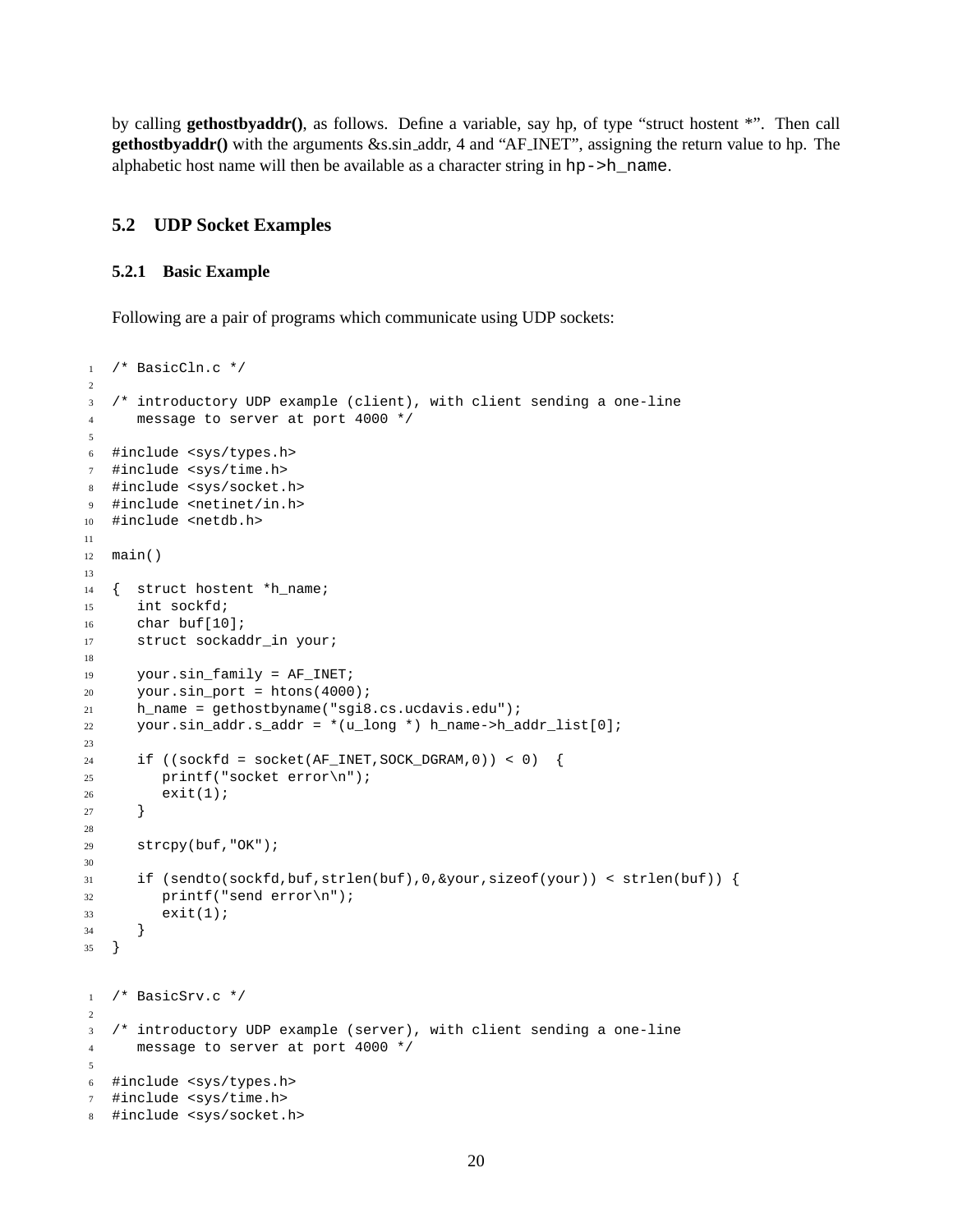```
9 #include <netinet/in.h>
10 #include <netdb.h>
11
12 main()
13
14 { struct hostent *h_name;
15 int sockfd;
16 char buf[10];
17 struct sockaddr_in mine;
18 /* these two are needed as placeholders but are not used here: */
19 struct sockaddr_in rcvaddr;
20 int addlen;
21
22 mine.sin_family = AF_INET;
23 mine.sin_port = htons(4000);
24 mine.sin_addr.s_addr = INADDR_ANY;
25
26 if ((sockfd = socket(AF_INET, SOCK_DGRAM, 0)) < 0) {
27 printf("socket error\n");
28 exit(1);
29 }
30
31 if (bind(sockfd,(struct sockaddr *)&mine,sizeof(mine)) < 0) {
32 close(sockfd);
33 printf("bind error\n");
34 exit(1);
35 }
36
37 recvfrom(sockfd,buf,sizeof(buf),0,&rcvaddr,&addlen);
38 printf("%s\n",buf);
39 }
```
We have used the **htons**() function error, in order to guard against problems in communicating between bigand little-endian machines. The Internet uses big-endian order, while for example Intel-based machines use little-endian order. To be safe, this should always be used.

Note that the **recvfrom()** function has an argument in which the system will place the client's address. If the server needs to reply (which it doesn't in this case but does in most applications), it does a call to **sendto()**, using the same socket and the client address which it discovered in its call to **recvfrom()**.

#### <span id="page-20-0"></span>**5.2.2 Advanced Use of Sockets**

There are myriad options available for sockets, which can be set by calling the function **setsockopt()**. Here is an example:

One nice feature of UDP is that if it is used on a single network on which broadcast is physically possible, UDP can arrange us to *simultaneously* send a packet to every node on that network. A typical example of this is that of an Ethernet; a packet going to one node on the network will be "seen" by all other nodes on the network, so a physical broadcast is possible, and UDP has the capability of exploiting this.[24](#page-20-1)

You can determine the broadcast address (given in IP address form) by running the **ifconfig** command on UNIX machines, or **winipcfg** on Microsoft Windows platforms.

<span id="page-20-1"></span><sup>&</sup>lt;sup>24</sup>The College of Engineering ACS machines apparently have the broadcast capability turned off, but it works on CSIF.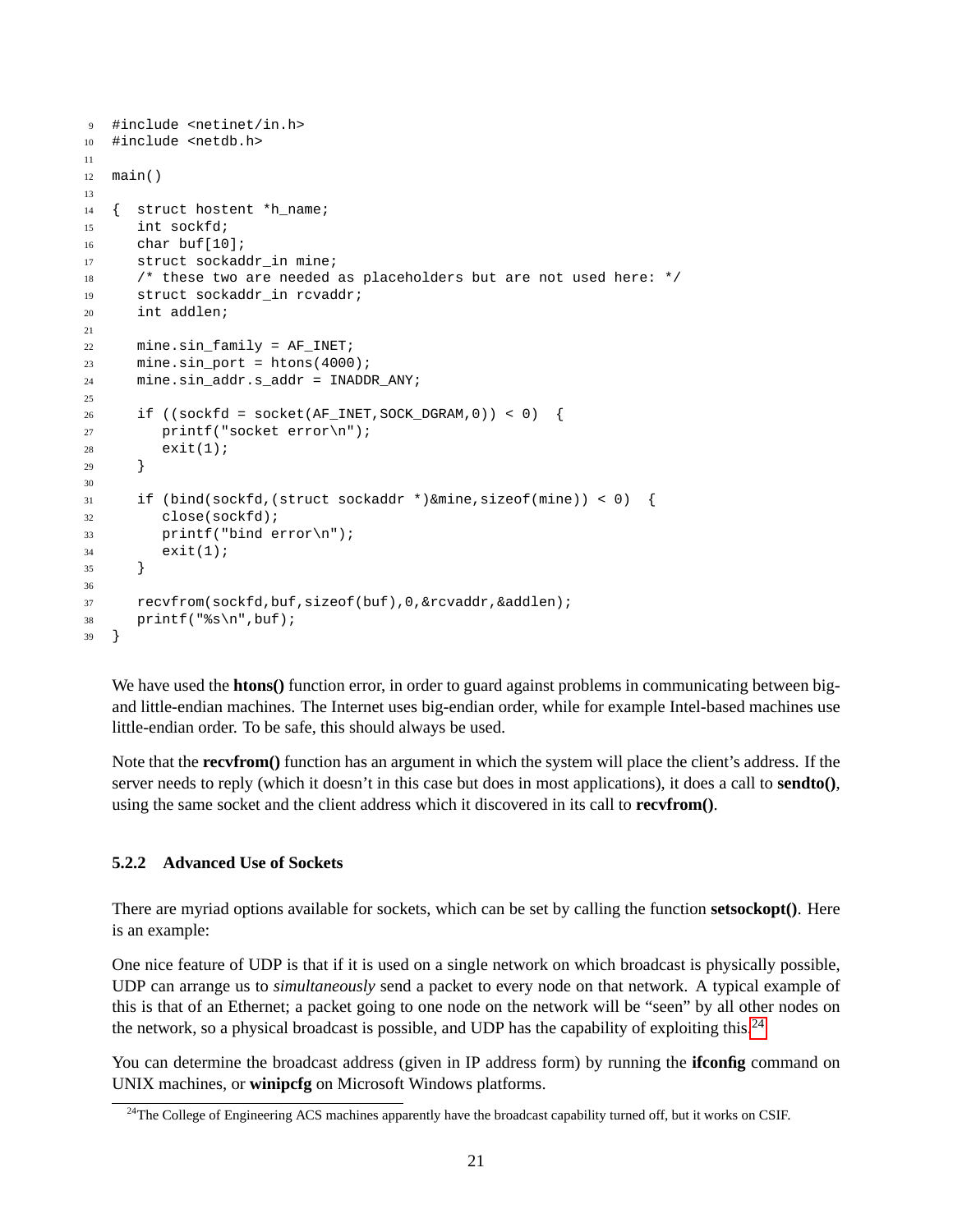Here is how we could change the client in the above example to do a broadcast (using the same server, but now running on many nodes on the Ethernet):

```
1 /* BCastCln.c */
2
3 /* introductory UDP example (client), with client sending a one-line
4 message to all servers on the given network (see below), at port 4000
5
6 the server is still BasicSrv.c, no change */
7
8 #include <sys/types.h>
9 #include <sys/time.h>
10 #include <sys/socket.h>
11 #include <netinet/in.h>
12 #include <netdb.h>
13
14 main()
15
16 { struct hostent *h_name;
17 int sockfd;
18 char buf[10];
19 struct sockaddr_in your;
2021 const int turn_option_on = 1;
22
23 your.sin_family = AF_INET;
24 your.sin_port = htons(4000);
25 /* UCD CS and Engrg. machines are on the network 128.120.*.*,
26 i.e. hex IP addresses 0x8078zzzz, so the broadcast address
27 replaces zzzz by ffff (after this program was written,
28 the addresses became 169.237.*.*; in general, run
29 /sbin/ifconfig to determine broadcast address */
30 your.sin_addr.s_addr = 0x8078ffff;
31
\text{if } ((\text{sockfd} = \text{socket}(\text{AF\_INET}, \text{SOCK\_DGRAM}, 0)) < 0)33 printf("socket error\n");
34 exit(1);
35 }
36
37 setsockopt(sockfd,SOL_SOCKET,SO_BROADCAST,&turn_option_on,
38 sizeof(turn_option_on));
39
40 strcpy(buf,"OK");
41
42 if (sendto(sockfd,buf,strlen(buf),0,&your,sizeof(your)) < strlen(buf)) {
43 printf("send error\n");
44 exit(1);
45 }
46 }
```
Another example of the advanced use of sockets is **raw** sockets. Here one can build up one's own IP frame, giving one very minute control of IP operations by setting the various fields ourselves. A program which uses raw sockets must have root privileges.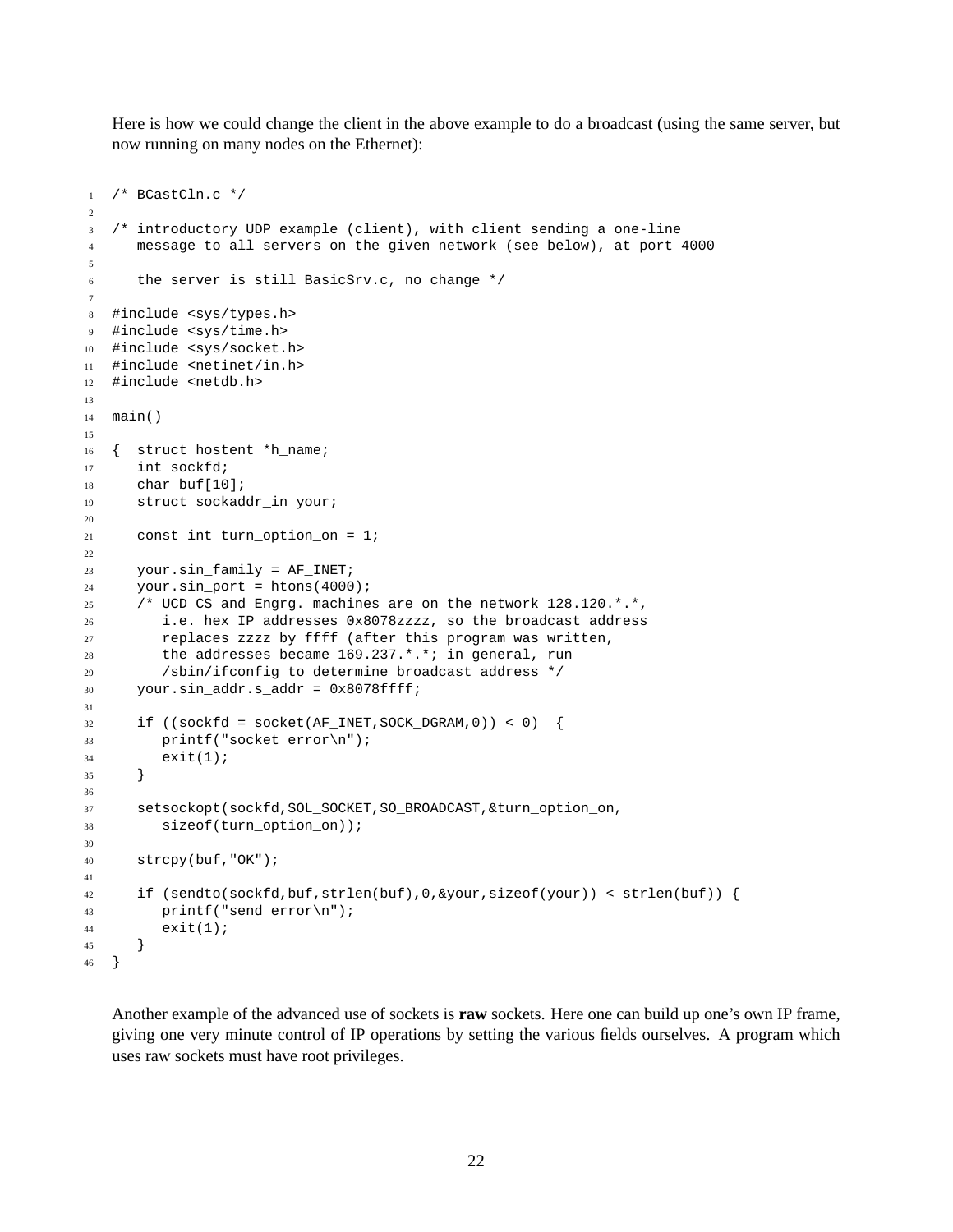### <span id="page-22-0"></span>**5.3 Nonblocking I/O**

In many applications a server has sockets open to several clients at once. In this case, the server needs a mechanism for determining which sockets have data waiting and which do not. One way to handle this is to make the sockets **nonblocking**, which means that a call to **read()** will not wait until data is ready. If data is ready at that socket, the call to **read()** will read that data, but if not, the call immediately returns, with a value of -1. You code can then repeatedly poll all sockets, testing for input data at each one, and reading that data if it is there. Here is an example of code to make a socket nonblocking:

 $Flag = 1;$ ioctl(S,FIONBIO,&Flag);

Here **S** was the return value from a call to **socket()**. You will need the proper include-files; check the **man** page for **ioctl()**.

A much more flexible and sophisticated tool for dealing with multiple sockets is the **select()** function. A newer such tool is **poll()**.

### <span id="page-22-1"></span>**5.4 Debugging Client/Server Programs**

As a quick check, you can first try to use **telnet** to check whether the server has called **bind()**, **listen()** and **accept()** properly. Though you are probably accustomed to using **telnet** simply as a means of remote login, it also can be used to communicate with servers at specified ports. What **telnet** does is open a connection to a given host at a given port; whatever bytes the user types will be sent to that port, and whatever bytes the port sends will appear on the user's screen.

This could be used to help our debugging process. If for example we have a server on **pc8.cs.ucdavis.edu**, running on port 1088, we could type

telnet pc8.cs.ucdavis.edu 1088

If we get a response here but not from our own client program, the latter may have an error in **connect()** or whatever, such as misspecifying the server's IP address or port. (On the other hand, if we get no response, it may also be due to the system configuration not allowing **telnet** access to that port.)

In general, debugging a server/client pair, using a debugging tool **(which you should do when debugging any program)** will be a bit more difficult, because you will need to invoke the tool once for the server and once for the client. So, even though I typically use a GUI to **gdb**, such as **ddd**, for debugging a server/client pair I sometimes use just the plain-text **gdb**, since my screen would not conveniently fit two GUIs at the same time. Or, I might just use the debugging tool on the client while running the server without a debugging tool, or vice versa.

You may find a tool such as **strace**, available on many UNIX systems (and also similar programs such as **ktrace**, **truss**, etc.) to be useful. It will print out each system call made by a program, and the result of each call. In our case here, that means calls to **accept()**, **connect()**, etc. Since the ouptut of **strace** may be voluminous, you may wish to pipe its **stderr** output through **more**, say as

strace application\_program\_name application\_arguments |& more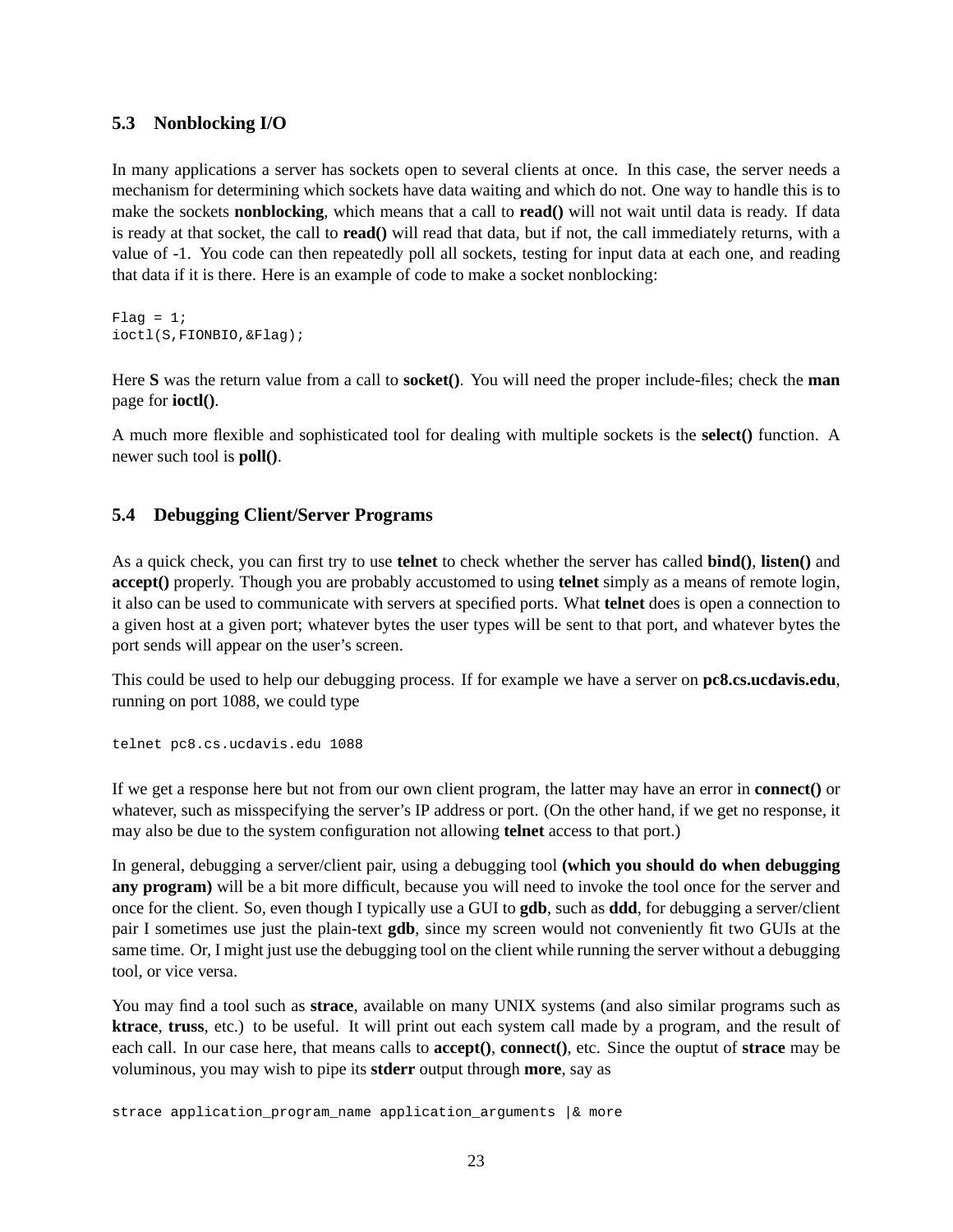# <span id="page-23-0"></span>**6 Packet/Frame Formats**

In order to get a more concrete understanding of some of the concepts introduced here, we now take a look at the specific formats in which some of the protocols send data.

# <span id="page-23-1"></span>**6.1 TCP**

**Bytes 0-1:** Source Port.

**Bytes 2-3:** Destination Port.

**Bytes 4-7:** Sequence number.

**Bytes 8-11:** Acknowledgement.

**Byte 12:** The first four bits comprise the Header Length field (the other four bits are 0s), meaning the number of words (not bytes) from the beginning of the packet to the first data byte within the packet. Most of the header is of fixed length, so we would not need this, except for the fact that the Options field below is of variable length. The software thus uses this field to deduce where in the packet the data starts.

**Byte 13:** Flags, which are various bits giving control information such as a PUSH command (which tells the host not to continue accumulating bytes to send; "send whatever you have now, without waiting for more").

**Bytes 14-15:** Advertised Window, a value that the recipient uses to say, "OK, you can now send me sequence numbers such-and-such."

**Bytes 16-19:** Check Sum (two bytes), for error checking, and a two-byte Urgent Pointer field.

**Bytes 20-whatever:** Options field.

**Remaining Bytes:** Data, e.g. your e-mail message in the case of **sendmail**. (Note: No length field is needed for specifying the amount of data, since this can be deduced from a similar field in the IP header which will contain this TCP packet.)

# <span id="page-23-2"></span>**6.2 IP**

**Byte 0:** The first four bits are the Version Number (currently 4, going to 6), and the other four bits are the Header Length in words.

**Byte 1:** Type of Service field, intended to give priority to some packets but not used much in practice.

**Bytes 2-3:** Length field, giving length of the entire IP packet including data.

**Bytes 4-7:** Miscellaneous fields.

**Byte 8:** Time to Live field. If this equals, say, k, then this packet will be allowed k more hops through the network. If it hasn't reached its destination by then, it is discarded, to prevent infinite routing loops.

**Byte 9:** Transport-layer protocol (e.g. 6 for TCP, 17 for UDP).

**Bytes 10-11:** Checksum, to check for errors within this packet.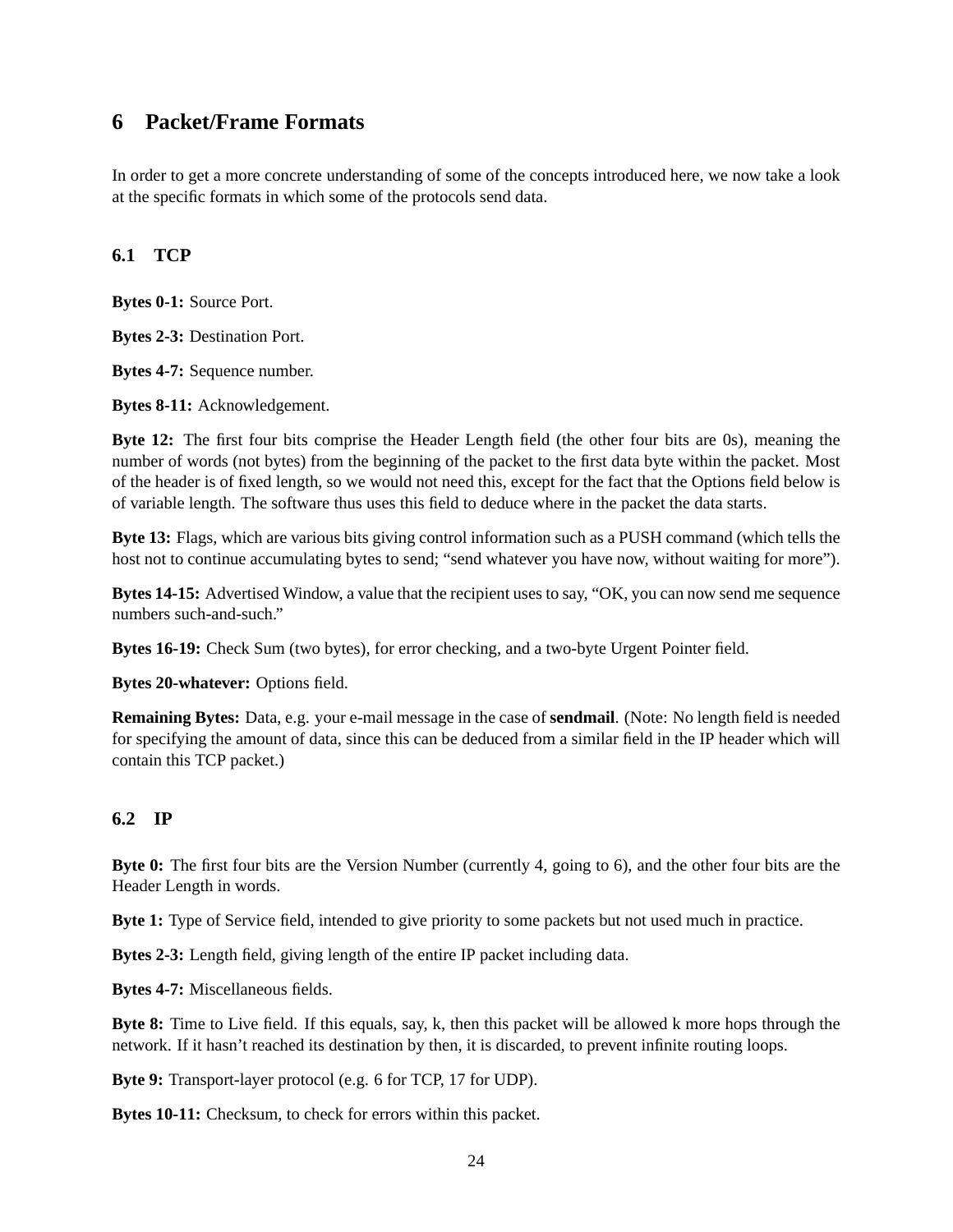**Bytes 12-15:** Source IP address.

**Bytes 16-19:** Destination IP address.

**Bytes 20-whatever:** Options including blank padding to make an integral number of words.

**Remaining Bytes:** Data. Remember, from the point of view of the IP layer, the "data" consists of a TCP or UDP packet (or other packet from a higher layer).

### <span id="page-24-0"></span>**6.3 Ethernet**

**Preamble:** Start-of-frame indicator, a special 64-bit pattern.

**Destination Ethernet ID:** 48 bits; burned into the NIC by the manufacturer.

**Source Ethernet ID:** See Destination Ethernet ID above.

**Type (protocol ID):** 16 bits. Indicates the protocol being used, e.g. 0x0800 for IP and 0x809b for Appletalk. This is the mechanism by which different protocols can coexist on the same Ethernet.

**Data:** This consists of the IP packet (in the case of the IP protocol). Its length is inferred by subtracting the lengths of the other fields from the overall frame length.

**CRC:** 32 bits. An error-checking field for this frame.

**Postamble:** End-of-frame indicator, a special 8-bit pattern.

# <span id="page-24-1"></span>**7 Putting It All Together**

Suppose that in our earlier examples, **svr** is running on **venus**, and **wps** is running on **honda**. Suppose we have the following IP and Ethernet (MAC) addresses:

| machine     | IP address | <b>MAC</b> address |
|-------------|------------|--------------------|
| Earth       | 192.0.0.0  | 0x0123456789ab     |
| <b>Mars</b> | 192.0.0.1  | 0x1123456789ab     |
| Venus       | 192.0.0.2  | 0x2123456789ab     |
| Saturn      | 192.0.0.3  | 0x3123456789ab     |
| Jeep        | 193.0.0.0  | 0x4123456789ab     |
| Honda       | 193.0.0.1  | 0x5123456789ab     |

All of the machines here have **Class C** IP addresses, which consist of a 24-bit network number and 8-bit host-within-network number. For example, **mars** is host 1 on network 192.0.0.0. Here is what will happen when **wps** executes

```
write(SD,argv[2],strlen(argv[2]));
```
at **honda**. Recall that **argv[2]** is either "w" or "ps"; let's say it's "ps". Recall also that **SD** is a socket which **wps** has already opened in TCP. Also, the call which **wps** made earlier to **connect()** had connected this socket to port 2000 at **venus**, and the OS at **honda** had assigned **wps** an ephemeral port number, say 3056.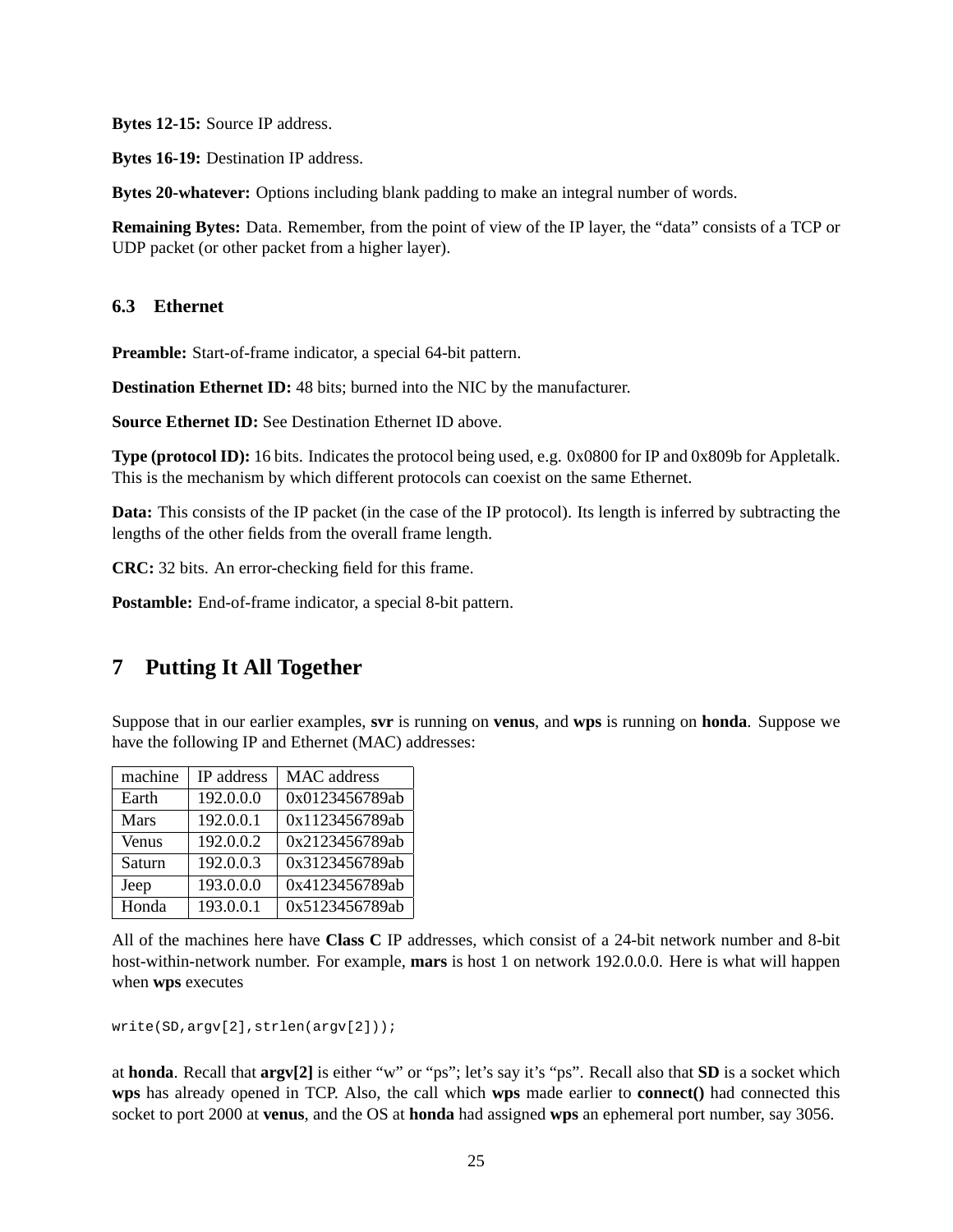So, the effect of the **write()** is that the socket number **SD** and the string **argv[2]** will be sent from **wps**, which is running in the Application Layer at **honda**, to the Session Layer at **honda**.

The Session Layer will find in its records that this socket is for ephemeral port 3056 on TCP. So, the Session Layer at **honda** will pass "ps" and this port number to TCP in the Transport Layer at **honda**. (Note that this passing is done by a simple function call, since we are at the same machine.)

TCP at **honda** will first have to decide how much "chunking" to do—none in this case, since the data consist of only two bytes! TCP will now prepare a TCP packet containing that data, using the TCP packet format shown above:

TCP will first note that ephemeral port 3056 is associated with the destination port and IP numbers 2000 and 192.0.0.2, respectively. TCP will then fill in the packet, putting 3056 and 2000 for the Source and Destination Port numbers; it will fill in the Sequence number, etc., and finally put "ps" into the Remaining Bytes (i.e. data) field. After creating this packet, TCP at **honda** will pass it to IP in the Network Layer of **honda**, along with the information that the destination will be 192.0.0.2.

IP at **honda** will now prepare an IP packet. It will fill in 193.0.0.1 for the Source IP address, and 192.0.0.2 for the Destination IP. Note carefully that for the Remaining Bytes field in this case, IP will put in the entire packet that it received from TCP.

IP at **honda** will now decide how to route the IP packet it has created. It first will ask whether the destination host, is on the same network as **honda**. The answer to that question will be no, since **honda** is on the network 193.0.0 and **venus**is on 192.0.0. So, IP at **honda** will need to send the packet to a router on **honda**'s network. There are two such routers, **jeep** and **citroen**.

IP at **honda** will send the packet to **jeep**. (This will probably have been hand-coded; more on this in our unit on routing.) Note that IP at **honda** will not know that **venus** is just one hop away from **jeep**; it merely knows that the first step should be **jeep**. So, IP will pass the packet, plus **jeep**'s Ethernet address, 0x4123456789ab, to the Data Link Layer at **honda**.

The Data Link Layer will then create an Ethernet frame. It will put 0x4123456789ab for the Destination Ethernet ID, and 0x5123456789ab for the Source Ethernet ID. It will fill in 0x0800 for the Type field. And it will put in the entire IP packet it received from the Network Layer in for the current Data field. Finally, the Data Link Layer will pass this Ethernet frame to the Ethernet device driver on **honda**.

The Ethernet device driver on **honda** will then put the frame on network B. All NICs on that network will see it, including the NIC 0x4123456789ab on **jeep**.

That NIC will say, "Oh, this frame is for me!" Note that the NIC will not notice that the ultimate destination of the frame is **venus**; all the NIC cares about is the Destination Ethernet address, which it has seen is its own. All the NIC will do is pass this frame up to the next layer at **jeep**, [25](#page-25-0) which will be the Data Link Layer.

The Data Link Layer at **jeep** will strip off the Ethernet IDs and other Ethernet-related information. The stripped-down frame is now the IP frame which IP at **honda** had produced. The Data Link Layer will know this, since the Type field in the Ethernet frame stated that the protocol was IP. The Data Link Layer at **jeep** will now pass the IP packet to IP in the Network Layer at **jeep**.

IP will now look at the Destination IP Address in the packet, 192.0.0.2. Since that does not match **jeep**'s

<span id="page-25-0"></span><sup>&</sup>lt;sup>25</sup>Note that it is the same protocol stack as that of **mars**. They are the same machine, but have two different NICs and thus different names.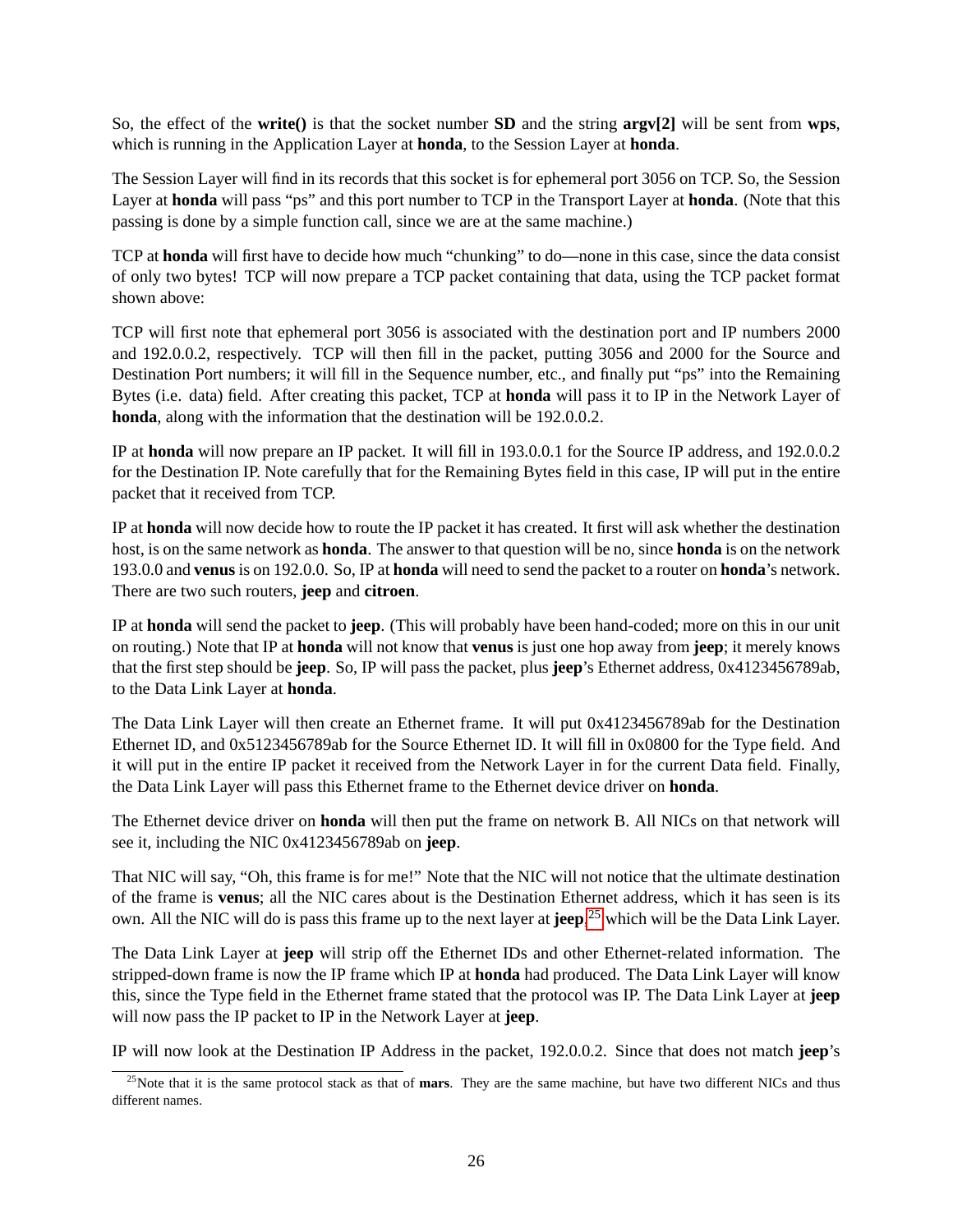own address, 193.0.0.0, **jeep** knows that it needs to route this packet. IP also notices that the Destination IP Address is on network number 192.0.0, i.e. network A, which **jeep**'s machine is attached to via another NIC. So, **jeep** will be able to relay the packet directly to **venus**:

At this point the packet will go down the protocol stack at **jeep**, just like we saw earlier at **honda**. The Ethernet Source ID will be **jeep**'s, i.e. 0x4123456789ab, and the Ethernet Destination ID will be **venus**', 0x2123456789ab. The frame will be placed onto network A, and picked up by **venus**.

The frame will then go up the protocol stack at **venus** like it did at **jeep**, but in this case IP at **venus** will discover that the Destination IP Address is that of **venus**. Thus the packet will not be routed from **venus**, but instead will continue to go up the protocol stack. IP at **venus** will see in the Transport Layer Protocol field that this is a TCP packet (and thus not, for example, UDP). IP will now strip off the IP-only fields from the packet, leaving the original TCP packet. IP will pass the packet to TCP, along with information on the Source IP address.

TCP will note the Destination Port, strip off the TCP-only information, and send the remainder to the Session Layer, along with the Destination Port number. The Session Layer will send the remainder to **read()**, and **svr** will be able to read the "ps".

When **svr** writes back to **wps**, a similar sequence of events will occur. Note also that when **wps** first called **connect()**, a similar sequence of events occurred then too, as **honda**'s TCP and **venus**' TCP exchanged messages in order to set up a connection.

# <span id="page-26-0"></span>**8 Application-Layer Protocols**

Some applications, such as FTP, e-mail, etc. are so common that they have their own protocols.

For example, e-mail uses the Simple Mail Transfer Protocol (SMTP). Suppose you are **lm@abc.com** and are sending e-mail to **uvw@xyz.org**, and your message is going to be a simple one-line greeting:

Hi, how have you been?

The client, which will be either the e-mail utility that you use, or an OS function called by that utility, will first establish a TCP connection to the SMTP server at the remote machine, at port 25 of the server. The following messages would then be sent by the client: $^{26}$  $^{26}$  $^{26}$ 

```
1 HELO abc.com
2 MAIL FROM: lm@abc.com
3 RCPT TO: uvw@xyz.org
4 DATA
5 Hi, how have you been?
6 .
7 QUIT
```
(The end of the e-mail message itself is indicated by a period on a separate line, as shown above.)

<span id="page-26-1"></span> $26$ <sup>26</sup>There will be responses from the server for each one, but we will ignore them here.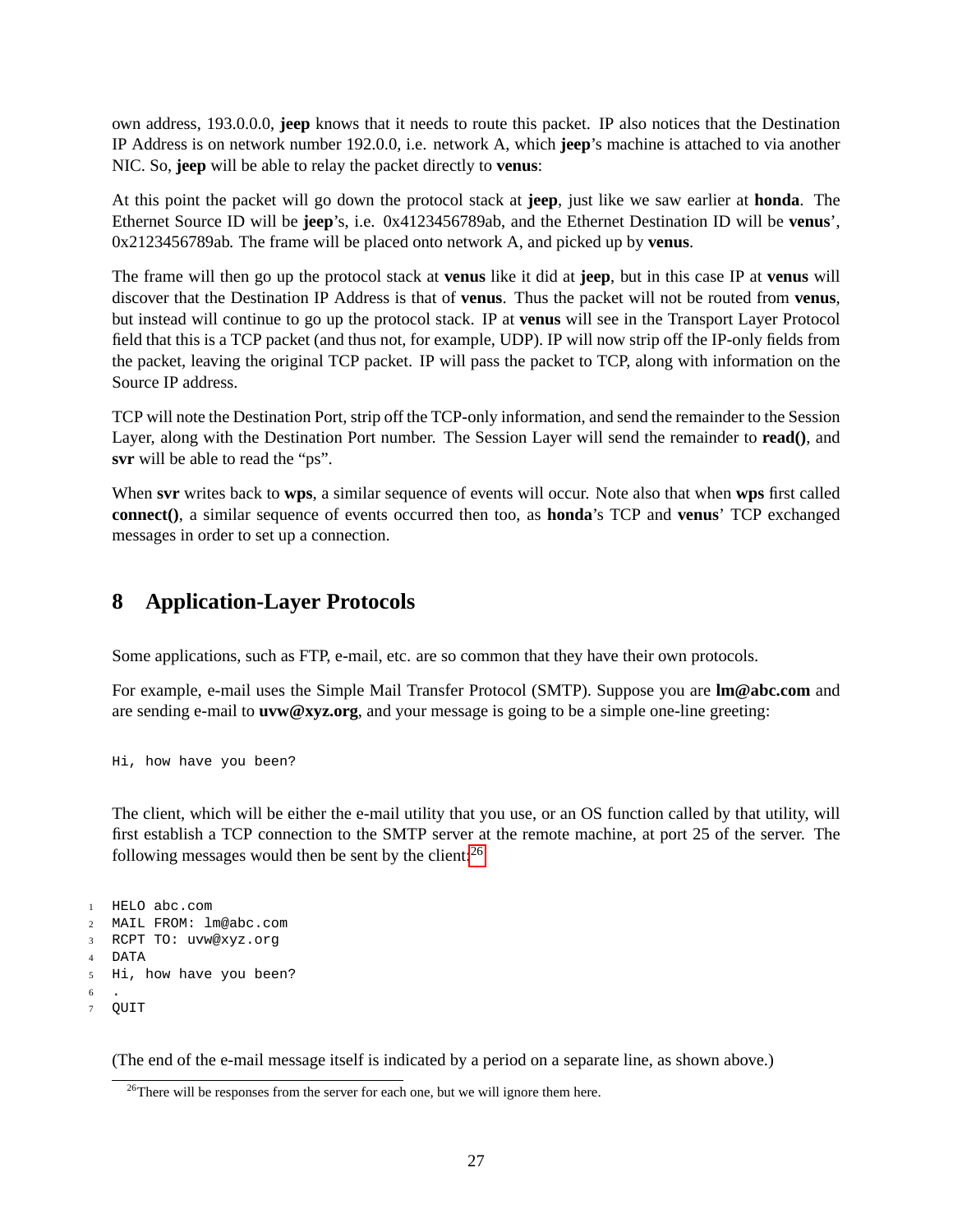Similarly, HTTP, the protocol used for Web access, consists of a set of commands similar to the HELO, MAIL FROM:, RCPT TO:, DATA and QUIT commands we saw for SMTP above. The HTTP server is at port 80.

As our example, consider the Web page

```
http://heather.cs.ucdavis.edu/˜matloff/gnuplot.html
```
If a user instructs his/her Web browser to access that Web URL, the browser would open the usual TCP connection with **heather.cs.ucdavis.edu**, at the standard HTTP port, 80. The browser would then write the bytes

GET /˜matloff/gnuplot.html HTTP/1.0 \n\n

to port 80. That is the HTTP command to get the given file on that machine. (Note the two blank lines, which actually are part of the command.) The machine would respond by sending back the raw HTML file, which happens to consist of the HTML code

```
<body bgcolor=white>
PPThe gnuplot mathematical graphing package is available on most Unix
systems. It is free, public domain software.
PHere is some documentation:
P<ULI>\langle T, T \rangleGnuplot's <A HREF="Gnuplot/Doc.html">official documentation</A> (note
also that online help is available by typing "help" within gnuplot).
CDS<sub>L</sub>T<sub>0</sub></sub>
My own <A HREF="Gnuplot/NotesGnuplot.NM.html">brief introduction.</A>
\langle /UL>
P
```
The browser would then interpret that HTML code and display the Web page.

# <span id="page-27-0"></span>**9 Routing Issues**

Again, many thick books exist on routing issues (some of them dealing only with a particular commercial product, such as Cisco routing). But here is a brief overview:

Suppose I tell my Web browser to go to **http://www.yahoo.com** One of the things which will have to be done is to get the IP address for **www.yahoo.com**. Recall that the function **gethostbyname()** does this—but how?

The function first may check the local file **/etc/hosts**, where some frequently accessed destination information might be stored. If not, then it probably will use the Domain Name System (DNS). (Some Microsoft